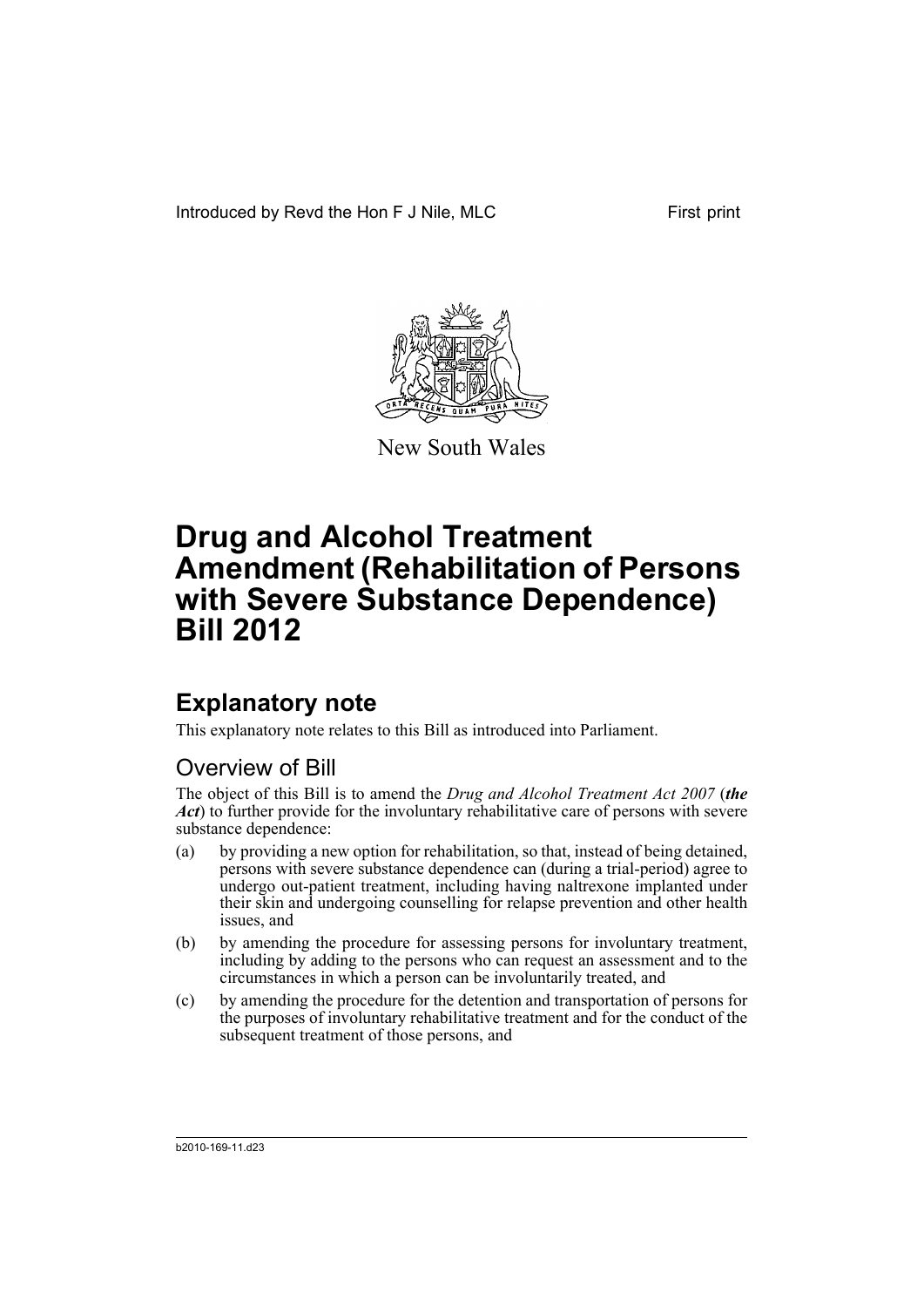Explanatory note

- (d) by adding to the rights of detained dependent persons, including their right to plan their treatment and their rights to competent and reasonable care, to legal representation and to information about these and other rights, and
- (e) by further restricting the conduct of detained dependent persons (including by prohibiting the abuse or possession of addictive substances, including liquor or drugs, during the period of treatment), and
- (f) by increasing the maximum time for which a person may be involuntarily detained for treatment (from 28 days to 90 days) and by removing the ability to extend that time, and
- (g) by providing for the post-rehabilitative care of persons who were formerly detained or treated (which may involve a second detention or treatment if substance use continues), and
- (h) by applying the Act to young people and specifying the rights of their parents or guardians.

## Outline of provisions

**Clause 1** sets out the name (also called the short title) of the proposed Act.

**Clause 2** provides for the commencement of the proposed Act 3 months after the date of assent to the proposed Act.

## **Schedule 1 Amendment of Drug and Alcohol Treatment Act 2007 No 7**

### **Objects of Act**

**Schedule 1 [1]** updates the objects of the Act to clarify that involuntary treatment provided under the Act is rehabilitative treatment.

**Schedule 1 [2]** includes in the objects of the Act the objects of facilitating post-rehabilitative care and assistance of persons who were dependent persons so as to help the re-integration of those persons into the workforce and society and granting the police, and the staff of treatment centres, the necessary powers to achieve that object and the other objects.

### **Application of Act to minors**

**Schedule 1 [4]** provides for the Act to apply to any person who is 16 years old or older (at present it applies only to persons who are 18 years old or older).

### **Declaration of premises as treatment centres**

**Schedule 1 [12]** provides that the Director-General of the Ministry of Health must not declare any premises to be a treatment centre unless the Director-General is satisfied that its facilities for rehabilitation are safe and adequate.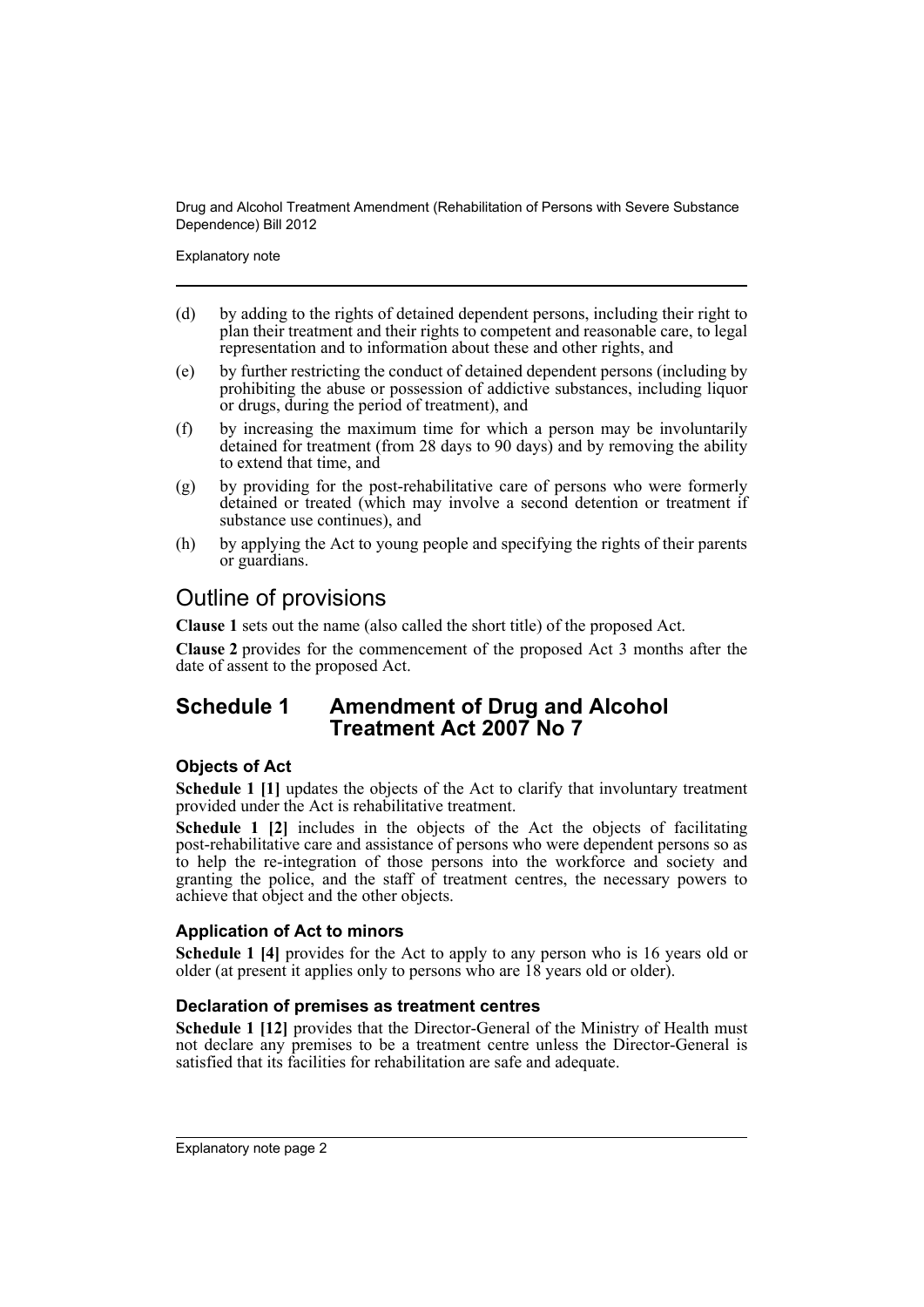Explanatory note

### **Assessment of persons with suspected severe substance dependence**

**Schedule 1 [13]** specifies (in proposed section 9) the persons who may request an accredited medical practitioner to assess a person for treatment under the Act, if they reasonably suspect that the person has a severe substance dependence (at present, only a medical practitioner can request an assessment).

**Schedule 1 [13]** also restates the procedure for assessing persons for treatment, including by inserting new provisions (in proposed section 9A (3) and (4)) which change the criteria that must be satisfied before a dependency certificate can be issued, so that:

- (a) a dependency certificate must not be issued unless the accredited medical practitioner who assesses a person is satisfied that the care, treatment or control of the person is necessary to protect the person from harm to his or her own physical or mental health, to protect others or to remove the risk of the person committing an offence due to the person's substance dependence (whereas, at present, the certificate may only be issued if necessary to protect the person himself or herself from serious harm), and
- (b) a dependency certificate must not be issued unless the accredited medical practitioner who assesses a person is satisfied that the person is likely to benefit from treatment for his or her substance dependence but is unable or unwilling to participate in treatment voluntarily (whereas, at present, the certificate may be issued only if the person has refused treatment), and
- (c) a dependency certificate must not be issued unless the accredited medical practitioner who assesses a person has sought the involvement of the person in the process of planning and developing a personalised plan for the person's rehabilitation and treatment. **Schedule 1 [35] and [41]** make consequential amendments.

**Schedule 1 [15]** inserts two new sections that provide:

- (a) that an accredited medical practitioner must not issue a dependency certificate in relation to a person unless the medical practitioner has given the person a reasonable opportunity to seek legal representation before the certificate is issued (proposed section 11A) (**Schedule 1 [19]** makes a consequential amendment), and
- (b) that, if a person proposed to be assessed is under the age of 18 years, the medical practitioner conducting the assessment must obtain the consent of the parent or guardian of the young person before conducting the assessment and before issuing a dependency certificate (proposed section 11B).

**Schedule 1 [17]** provides (in proposed section 14B) that the Director-General may determine the treatment centre in which a specified dependent person, or a person of a class of dependent persons, is to be treated and that, in making that determination, the Director-General is to have regard to the best interests of the dependent person or persons concerned. The Director-General may also direct that a specified dependent person receive treatment in hospital.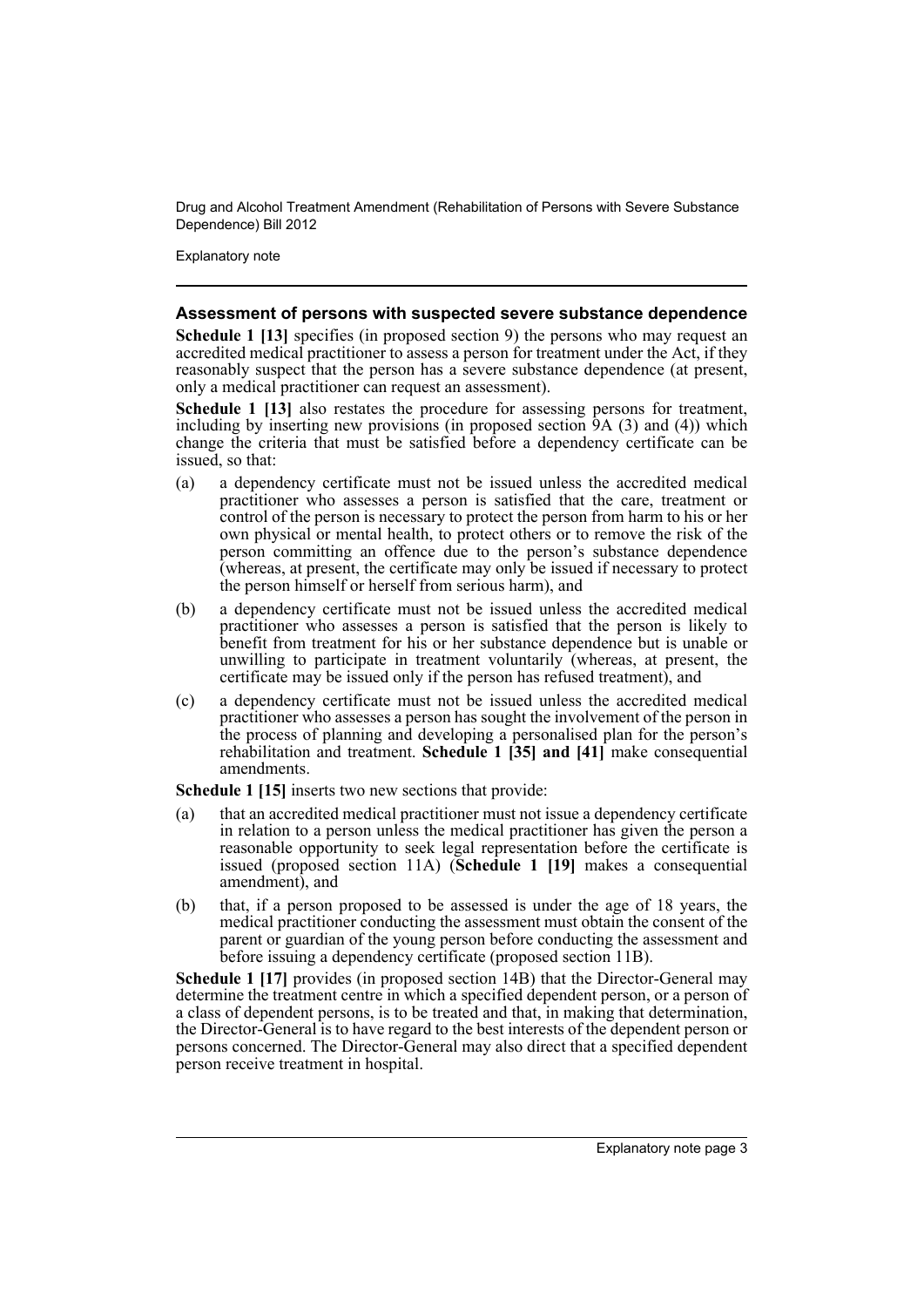Explanatory note

**Schedule 1 [21]** provides (in proposed section 15C) that the director of a treatment centre must make arrangements for any dependent person at the treatment centre to be provided with psychiatric treatment as an integrated part of a rehabilitation plan, and for other medical problems that the person has, and makes provision for that treatment.

**Schedule 1 [26]** provides (in proposed section 19A) that the Director-General may determine that a dependent person is not to be detained or treated under the Act if the Director-General is aware that the person is awaiting trial for an alleged criminal offence. The amendment also provides (in proposed section 19B) for the detention of persons for the purposes of treatment.

### **Implanting of naltrexone as alternative to detention**

**Schedule 1 [13]** allows (in proposed section 9A (2) (b), (5) and (6)) for an accredited medical practitioner who determines that a person has a severe substance dependence to recommend (during a trial period) that, instead of being detained for treatment, the dependent person should receive out-patient treatment. That out-patient treatment is to consist of naltrexone being implanted under the person's skin and counselling for relapse prevention and for other medical problems. The dependency certificate issued to such a person is defined as a *Category B dependency certificate*. (A dependency certificate that recommends the detention and treatment of the relevant person is a *Category A dependency certificate*.)

**Schedule 1 [21]** specifies the elements of the treatment of persons subject to a Category B dependency certificate (proposed section 15A) and provides for such persons to undergo in-patient treatment if they fail to meet their obligations or in other circumstances (proposed section 15B).

**Schedule 1 [37]** provides (in proposed section 24B) for the release of a person from the obligation to have naltrexone treatment if an accredited medical practitioner is satisfied that the person no longer meets the criteria to be certified a dependent person or that the person's continued presence at the treatment centre will not achieve the purpose for which the person was certified a dependent person.

**Schedule 1 [3], [5], [6], [8], [10], [18], [19], [23]–[25], [27], [41] and [46]** make amendments consequent on the creation of new categories of dependency certificate and treatment.

**Schedule 1 [5], [7], [9], [11] and [31]–[34]** make amendments consequent on the creation of two categories of treatment centres (out-patient treatment centres and in-patient treatment centres).

### **Amendments relating to length of detention**

**Schedule 1 [16]** provides (in proposed section 14) that a person must not be detained for treatment for more than 90 days after a dependency certificate is issued (at present the person may not be detained for more than 28 days). The amendment also provides (in proposed section 14A) for the review of the issue of a Category A dependency certificate by a Magistrate.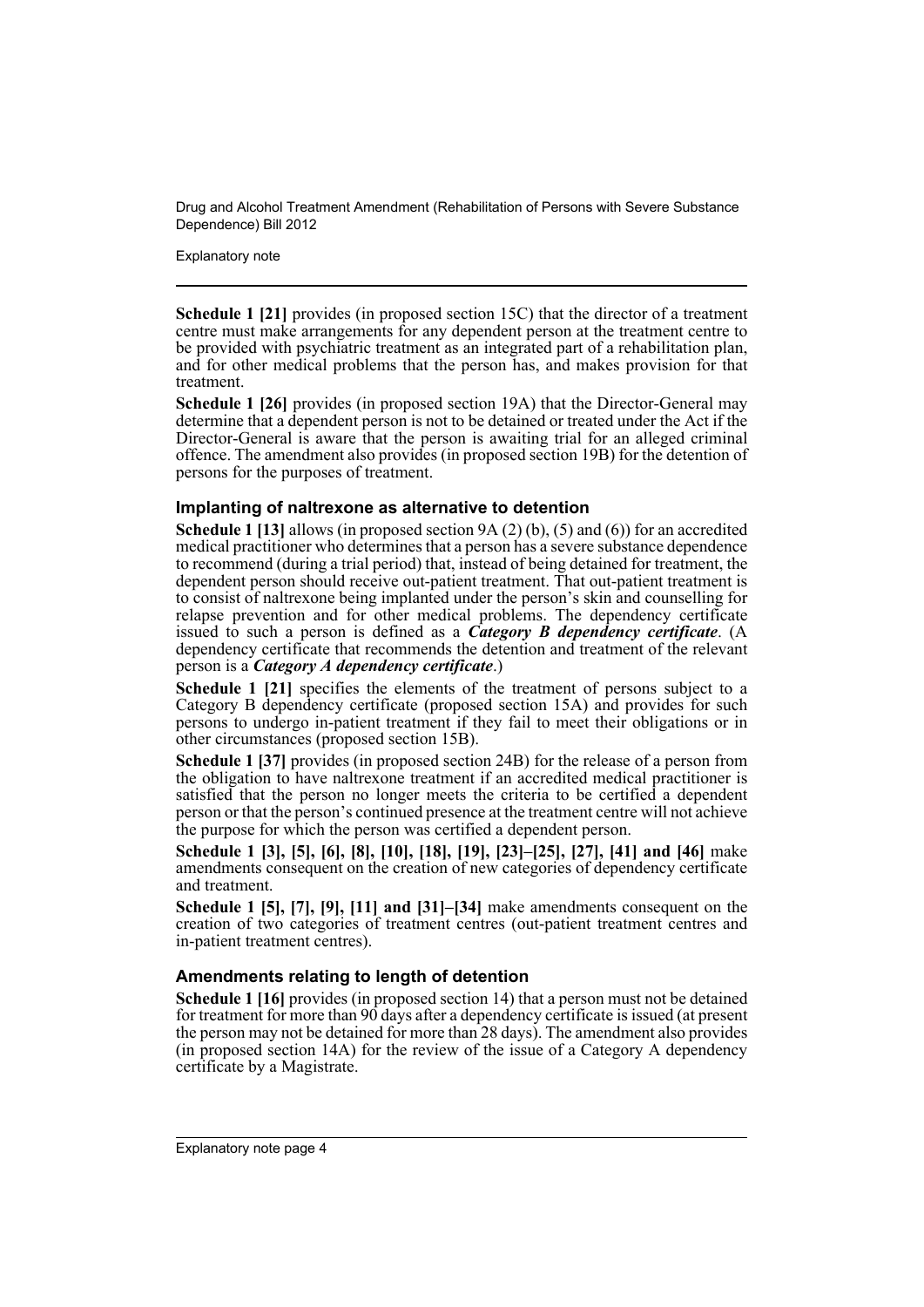Explanatory note

**Schedule 1 [22]** provides that a dependent person must be told that he or she cannot be involuntarily detained for more than 90 days, and that when the term of the dependency certificate finishes the person may refuse further treatment, and must also be told of his or her rights to legal representation and to competent and reasonable care.

**Schedule 1 [42] and [43]** remove the power of a Magistrate to extend a dependency certificate beyond the new maximum of 90 days. **Schedule 1 [39] and [44]** make consequential amendments.

### **Treatment of persons who are detained for treatment**

**Schedule 1 [14]** removes a provision about the detention of persons which is transferred to proposed section 14C by **Schedule 1 [17]**.

**Schedule 1 [17]** provides that:

- (a) a dependent person must not be detained if more than 14 days have elapsed since the issue of the dependency certificate (proposed section  $14C(1)$  (b)), and
- (b) the treatment of a dependent person must commence no later than 7 days after the person arrives at the relevant treatment centre (proposed section  $14C(2)$ ).

**Schedule 1 [20]** provides that:

- (a) an accredited medical practitioner responsible for the care of a dependent person must give the dependent person an opportunity to be involved in the process of planning and developing a personalised plan for his or her rehabilitation and treatment (proposed section 15 (3)), and
- (b) a dependent person is entitled to competent and reasonable care while being treated in a treatment centre (proposed section 15 (4)).

**Schedule 1 [28]** provides that when a dependent person is searched by the transport officer who transports the dependent person to a treatment centre, the rights and bodily integrity of the dependent person must be observed at all times.

**Schedule 1 [30]** provides that the director of an in-patient treatment centre must ensure that each dependent person detained at the centre has access to legal representation at all reasonable times. **Schedule 1 [19]** makes a consequential amendment.

**Schedule 1 [36]** makes additional provision for the discharge of persons who are detained.

**Schedule 1 [37]** provides for the discharge of detained persons so that they can undergo out-patient treatment (proposed section 24A).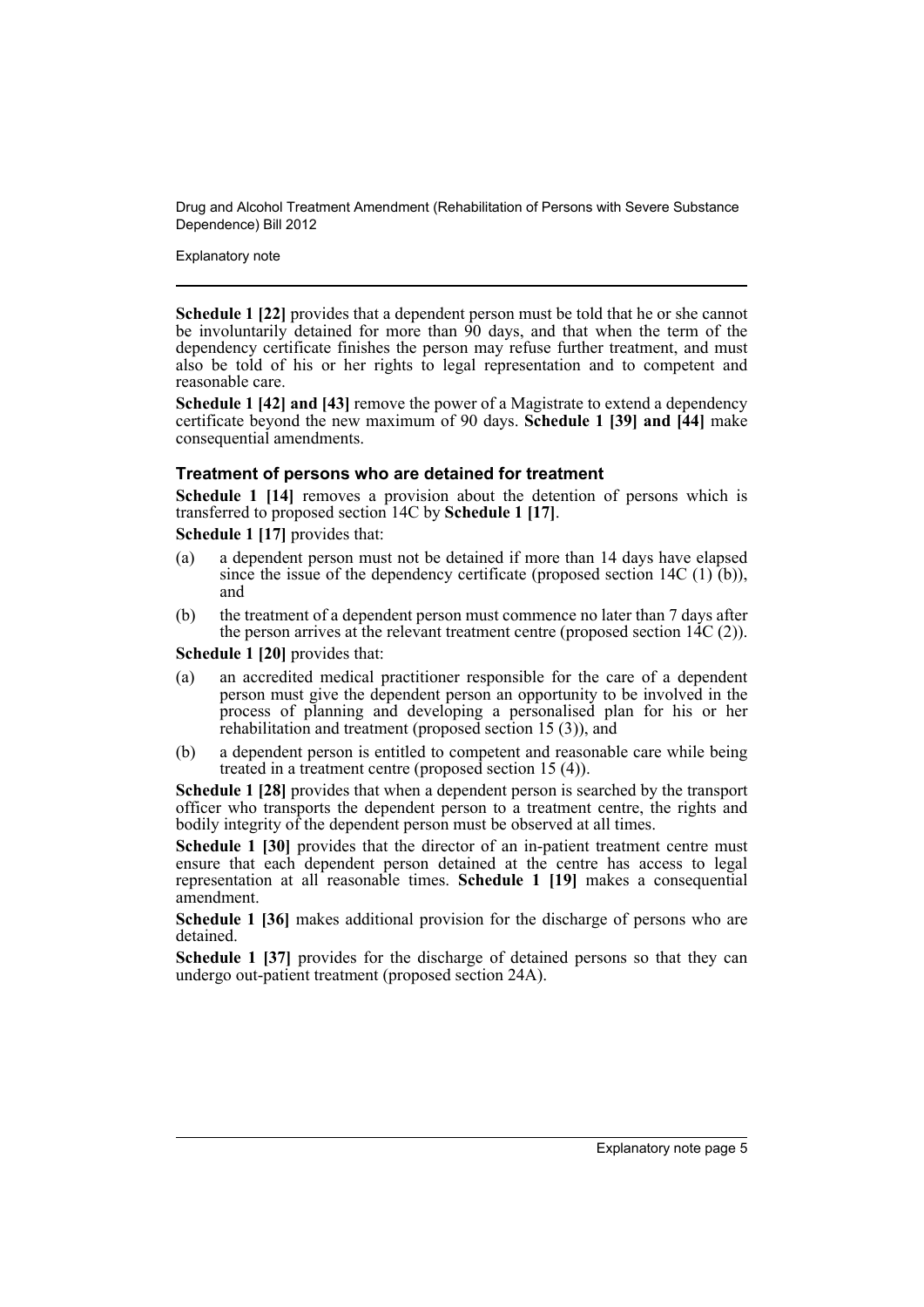Explanatory note

### **Conduct of dependent persons undergoing treatment**

**Schedule 1 [29]** provides for the conduct of dependent persons undergoing treatment, namely that:

- (a) a dependent person must not consume or have in his or her possession during the period of his or her treatment any of the substance in relation to which the person has a severe substance dependence, any liquor or illegal drug or certain other intoxicating substances (proposed section  $20A(1)$ ), and
- (b) a dependent person must not have in his or her possession objects that are able to be used by the dependent person or any other person in assisting abuse of a substance, that could be detrimental to the rehabilitation process of the dependent person, or any other person being treated at the treatment centre, or could be detrimental to the good order of the treatment centre (proposed section 20A (2)), and
- (c) those substances or objects may be confiscated (proposed section 20A (3)).

### **Post-rehabilitative care**

**Schedule 1 [38]** makes provision for the post-rehabilitative care of persons who were dependent persons and, in particular, provides that:

- (a) a case worker or social worker must be appointed to manage the post-rehabilitative care of any person who was a dependent person, and
- (b) the case worker or social worker must take steps during the first 90 days after the person's discharge from an in-patient treatment centre or completion of out-patient treatment to assist the person to integrate back into the community, including any reasonable steps required to secure housing, employment, training, social security payments, personal support and psychiatric or psychological treatment, and
- (c) the case worker or social worker must contact the person at least once a week for the first 90 days after the person's discharge from an in-patient treatment centre or completion of out-patient treatment, and
- (d) the case worker or social worker must report on the progress of the person's post-rehabilitative care, the progress of the person in securing housing, employment, training, social security payments and personal support and whether the person has abstained from using the substance in relation to which the person was certified a dependent person, and
- (e) the Director-General may direct an accredited medical practitioner to assess a person who was a dependent person for further detention and treatment if he or she reasonably believes that, during the 90-day post-rehabilitation period, the person has not stopped using the substance in relation to which the person was certified a dependent person.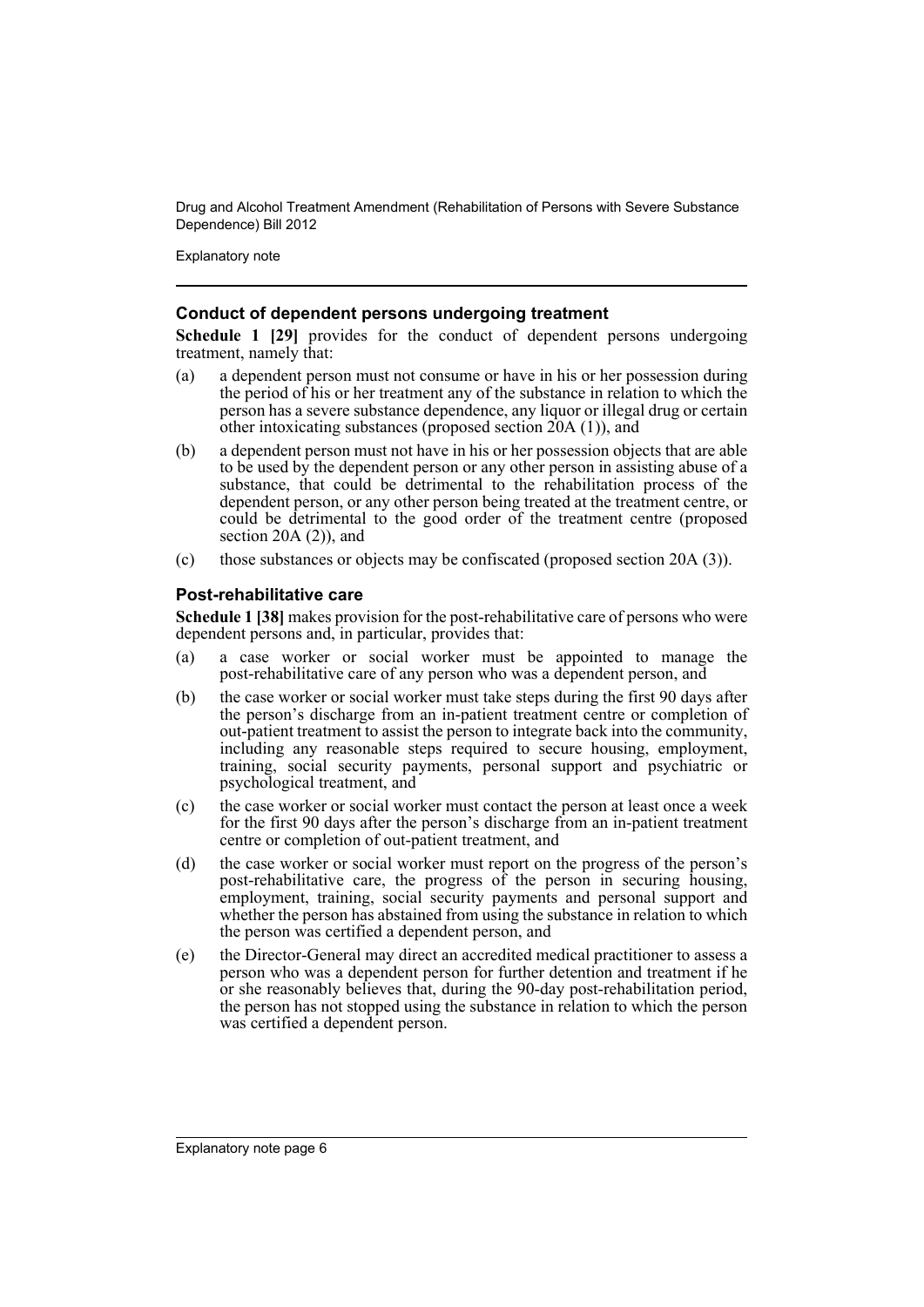Explanatory note

### **Other amendments**

**Schedule 1 [45]** provides that the Director-General may delegate the exercise of any function of the Director-General under the Act.

**Schedule 1 [47]** makes savings, transitional and other provisions consequent on the enactment of the proposed Act.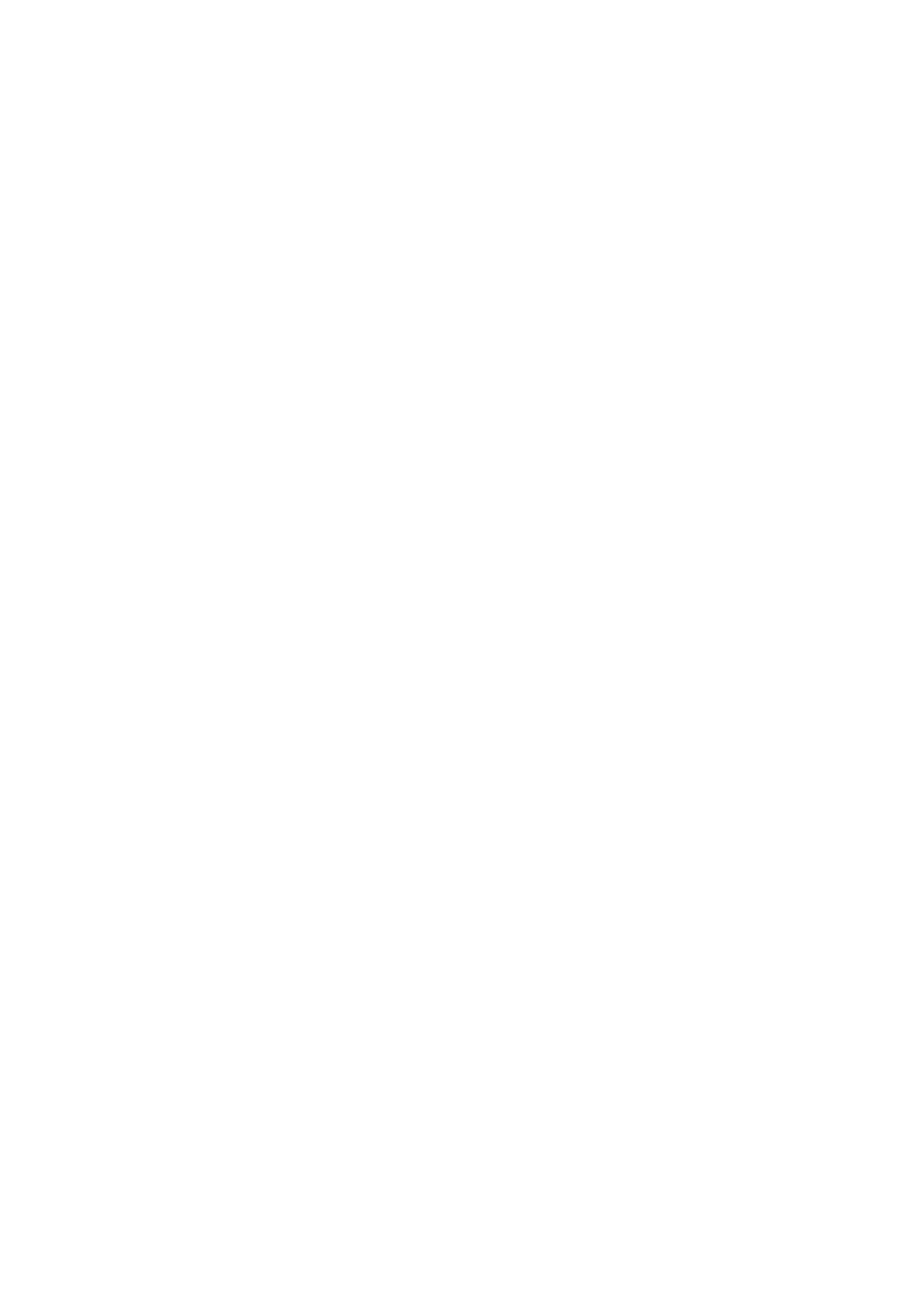Introduced by Revd the Hon F J Nile, MLC First print



New South Wales

# **Drug and Alcohol Treatment Amendment (Rehabilitation of Persons with Severe Substance Dependence) Bill 2012**

## **Contents**

|                                                                    | Page |
|--------------------------------------------------------------------|------|
| Name of Act                                                        |      |
| 2 Commencement                                                     |      |
| Schedule 1 Amendment of Drug and Alcohol Treatment Act 2007 No 7 3 |      |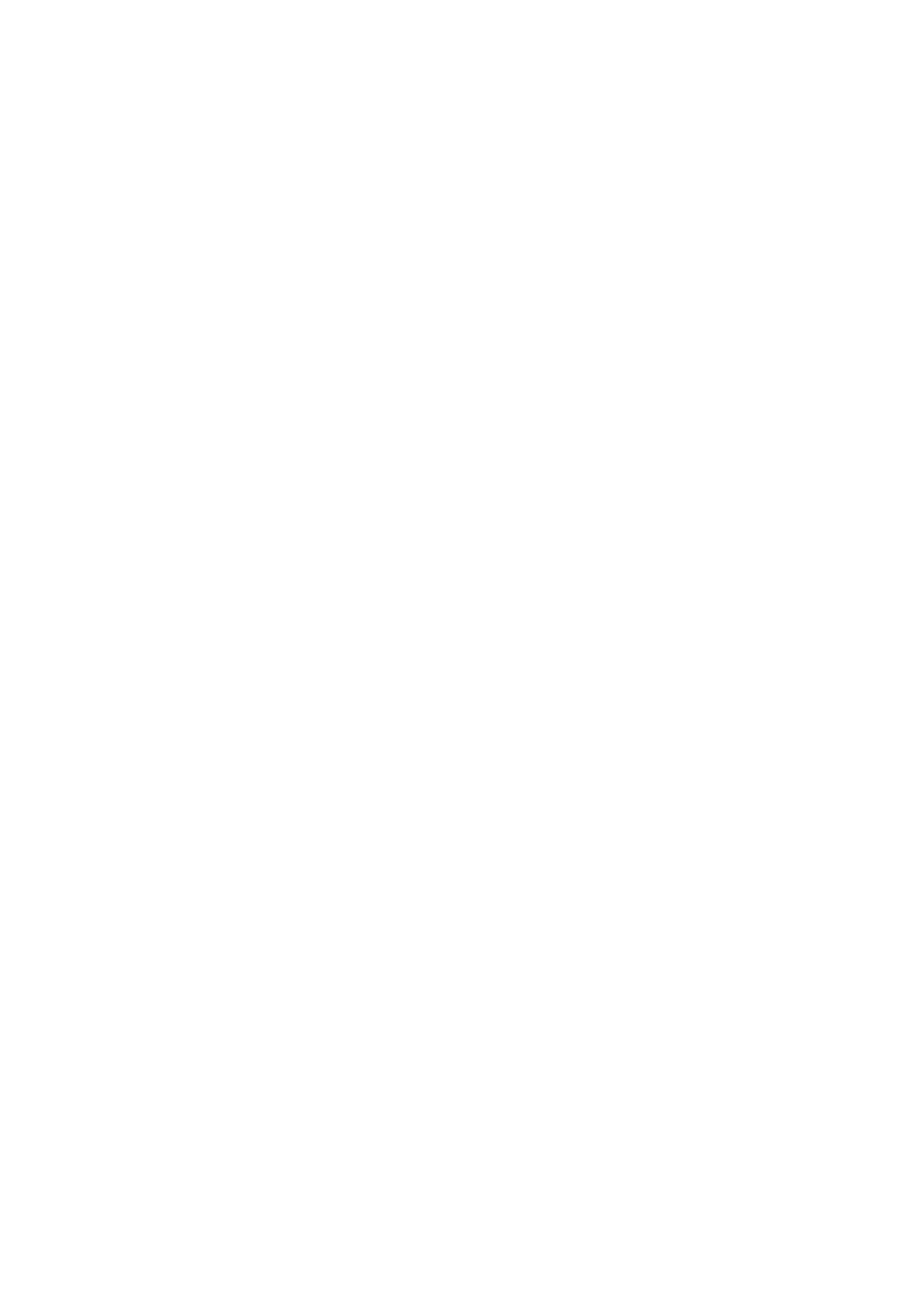

New South Wales

# **Drug and Alcohol Treatment Amendment (Rehabilitation of Persons with Severe Substance Dependence) Bill 2012**

No , 2012

### **A Bill for**

An Act to amend the *Drug and Alcohol Treatment Act 2007* to further provide for the involuntary rehabilitative care of persons with severe substance dependence; and for other purposes.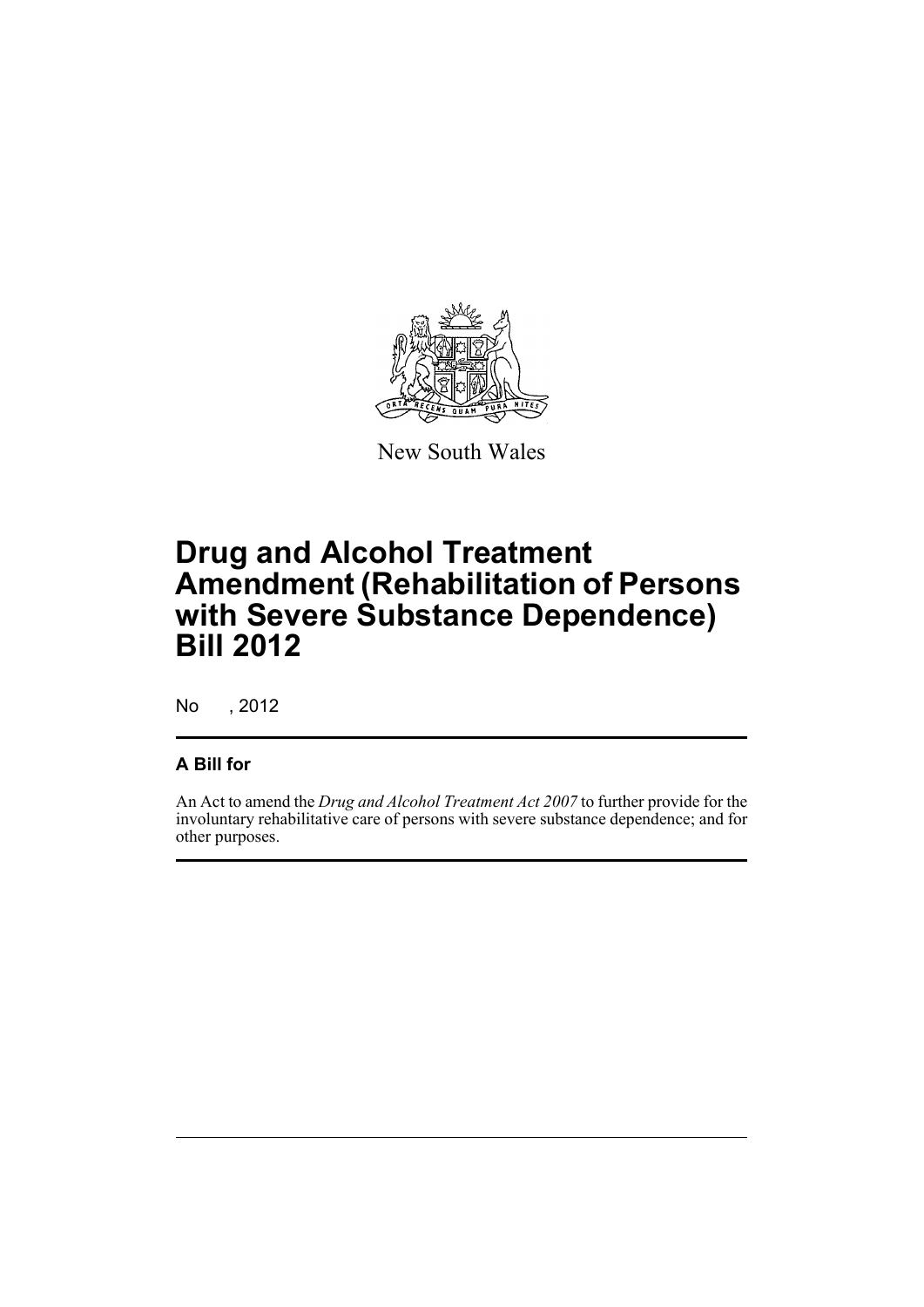<span id="page-11-1"></span><span id="page-11-0"></span>

| The Legislature of New South Wales enacts:                                                                                           |               |  |
|--------------------------------------------------------------------------------------------------------------------------------------|---------------|--|
| Name of Act                                                                                                                          | $\mathcal{P}$ |  |
| This Act is the Drug and Alcohol Treatment Amendment<br>(Rehabilitation of Persons with Severe Substance Dependence)<br>Act $2012$ . | 3<br>4<br>5   |  |
| Commencement                                                                                                                         | 6             |  |
| This Act commences 3 months after the date of assent to this Act.                                                                    | 7             |  |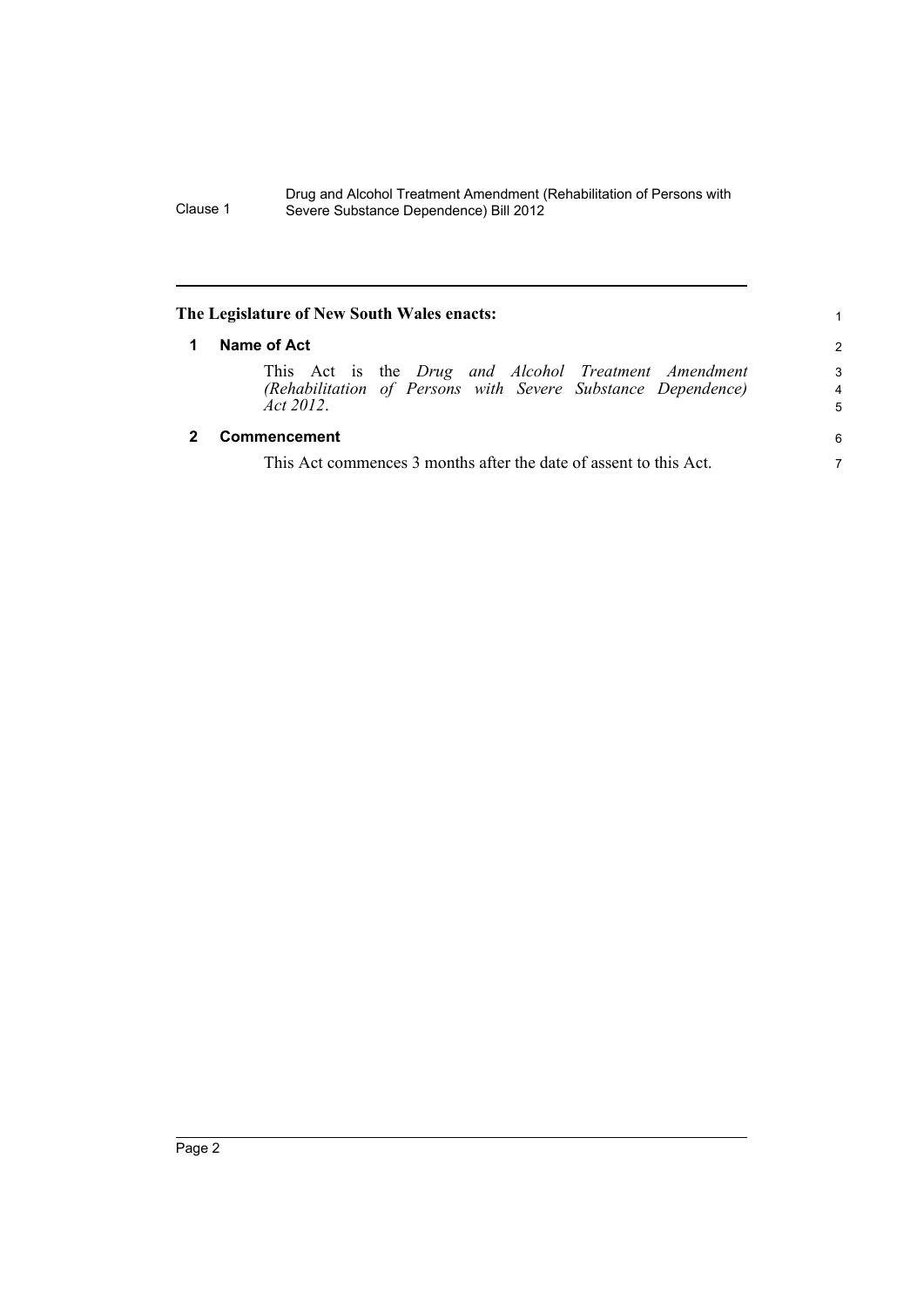<span id="page-12-0"></span>

|       | <b>Schedule 1</b>                                              |                                                  | <b>Amendment of Drug and Alcohol</b><br><b>Treatment Act 2007 No 7</b>                                                                                              | $\mathbf{1}$<br>$\overline{2}$ |  |  |
|-------|----------------------------------------------------------------|--------------------------------------------------|---------------------------------------------------------------------------------------------------------------------------------------------------------------------|--------------------------------|--|--|
| [1]   | <b>Section 3 Objects of Act</b>                                |                                                  |                                                                                                                                                                     | 3                              |  |  |
|       |                                                                |                                                  | Insert "rehabilitative" after "involuntary" in section $3(1)(a)$ .                                                                                                  | 4                              |  |  |
| $[2]$ | Section 3 (1) (e) and (f)                                      |                                                  |                                                                                                                                                                     | 5                              |  |  |
|       | Insert at the end of section $3(1)(d)$ :                       |                                                  |                                                                                                                                                                     |                                |  |  |
|       |                                                                |                                                  | , and                                                                                                                                                               | $\overline{7}$                 |  |  |
|       |                                                                | (e)                                              | to facilitate post-rehabilitative care and assistance for<br>those persons so as to help the re-integration of those<br>persons into the workforce and society, and | 8<br>9<br>10                   |  |  |
|       |                                                                | (f)                                              | to grant the police, and the staff of treatment centres, the<br>necessary powers to achieve these objects.                                                          | 11<br>12                       |  |  |
| [3]   | Section 3 (2) (a)                                              |                                                  |                                                                                                                                                                     | 13                             |  |  |
|       | after "persons".                                               |                                                  | Insert ", or involuntary treatment of those persons on an out-patient basis,"                                                                                       | 14<br>15                       |  |  |
| [4]   |                                                                |                                                  | <b>Section 4 Application of Act</b>                                                                                                                                 | 16                             |  |  |
|       | Insert at the end of the section (with appropriate numbering): |                                                  |                                                                                                                                                                     |                                |  |  |
|       | $\left( \right)$                                               |                                                  | In this section, a reference to a <i>minor</i> is a reference to a person<br>under the age of 16 years.                                                             | 18<br>19                       |  |  |
| [5]   | <b>Section 5 Definitions</b>                                   |                                                  |                                                                                                                                                                     | 20                             |  |  |
|       |                                                                | Insert in alphabetical order in section $5(1)$ : |                                                                                                                                                                     |                                |  |  |
|       |                                                                |                                                  | Category A dependency certificate means a dependency<br>certificate recommending that the dependent person be detained<br>for treatment under this Act.             | 22<br>23<br>24                 |  |  |
|       |                                                                |                                                  | Category B dependency certificate means a dependency<br>certificate recommending that the dependent person receive<br>out-patient treatment under this Act.         | 25<br>26<br>27                 |  |  |
|       |                                                                |                                                  | <i>in-patient treatment centre</i> means a facility declared under<br>section 8 to be an in-patient treatment centre.                                               | 28<br>29                       |  |  |
|       |                                                                |                                                  | <i>out-patient treatment centre</i> means a facility declared under<br>section 8 to be an out-patient treatment centre.                                             | 30<br>31                       |  |  |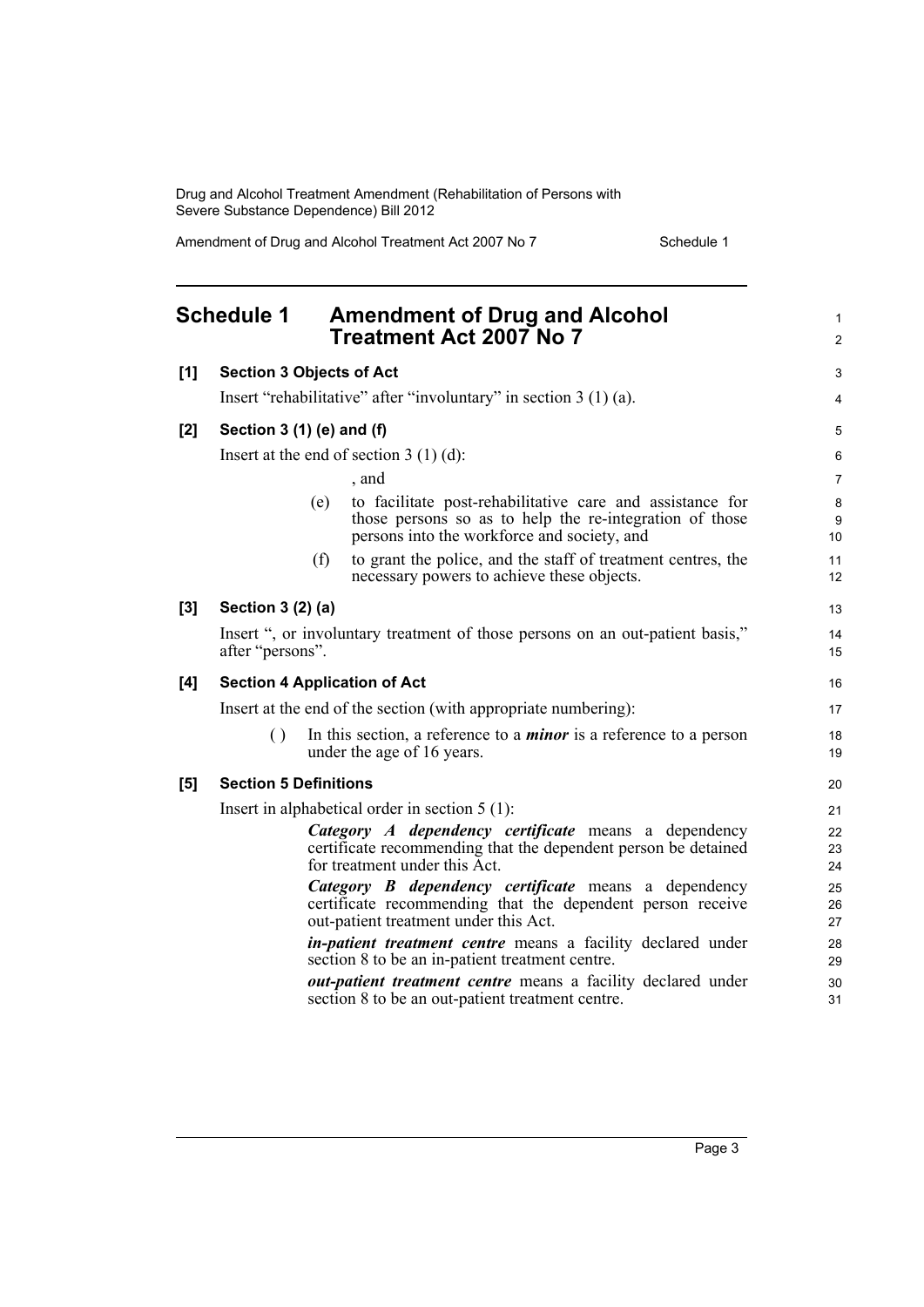| [6]    | Section 5 (1), definition of "dependency certificate"                                                                                                                                                                                                                                                 | $\mathbf{1}$               |
|--------|-------------------------------------------------------------------------------------------------------------------------------------------------------------------------------------------------------------------------------------------------------------------------------------------------------|----------------------------|
|        | Omit the definition. Insert instead:                                                                                                                                                                                                                                                                  | 2                          |
|        | <i>dependency certificate</i> means a certificate issued under                                                                                                                                                                                                                                        | 3                          |
|        | section 9A                                                                                                                                                                                                                                                                                            | 4                          |
| [7]    | Section 5 (1), definition of "treatment centre"                                                                                                                                                                                                                                                       | 5                          |
|        | Omit the definition. Insert instead:                                                                                                                                                                                                                                                                  | 6                          |
|        | <i>treatment centre</i> means:                                                                                                                                                                                                                                                                        | $\overline{7}$             |
|        | an in-patient treatment centre, or<br>(a)                                                                                                                                                                                                                                                             | 8                          |
|        | (b)<br>an out-patient treatment centre.                                                                                                                                                                                                                                                               | 9                          |
| [8]    | Part 2, heading                                                                                                                                                                                                                                                                                       | 10                         |
|        | Omit the heading. Insert instead:                                                                                                                                                                                                                                                                     | 11                         |
|        |                                                                                                                                                                                                                                                                                                       |                            |
|        | Part 2<br><b>Involuntary treatment</b>                                                                                                                                                                                                                                                                | 12                         |
| [9]    | Section 6 General restriction on involuntary detention                                                                                                                                                                                                                                                | 13                         |
|        | Omit "a treatment centre". Insert instead "an in-patient treatment centre".                                                                                                                                                                                                                           | 14                         |
| $[10]$ | <b>Section 6</b>                                                                                                                                                                                                                                                                                      | 15                         |
|        | Insert "Category A" before "dependency certificate".                                                                                                                                                                                                                                                  | 16                         |
|        |                                                                                                                                                                                                                                                                                                       |                            |
| [11]   | <b>Section 8 Declaration of treatment centres</b>                                                                                                                                                                                                                                                     | 17                         |
|        | Omit "a treatment centre" from section $8(1)(a)$ .                                                                                                                                                                                                                                                    | 18                         |
|        | Insert instead "an in-patient treatment centre or an out-patient treatment<br>centre".                                                                                                                                                                                                                | 19<br>20                   |
| $[12]$ | Section 8 (1A)                                                                                                                                                                                                                                                                                        | 21                         |
|        | Insert after section $8(1)$ :                                                                                                                                                                                                                                                                         | 22                         |
|        | (1A)<br>The Director-General must not declare any premises to be an<br>in-patient treatment centre or an out-patient treatment centre<br>unless the Director-General is satisfied that its facilities for the<br>rehabilitation of persons with severe substance dependence are<br>safe and adequate. | 23<br>24<br>25<br>26<br>27 |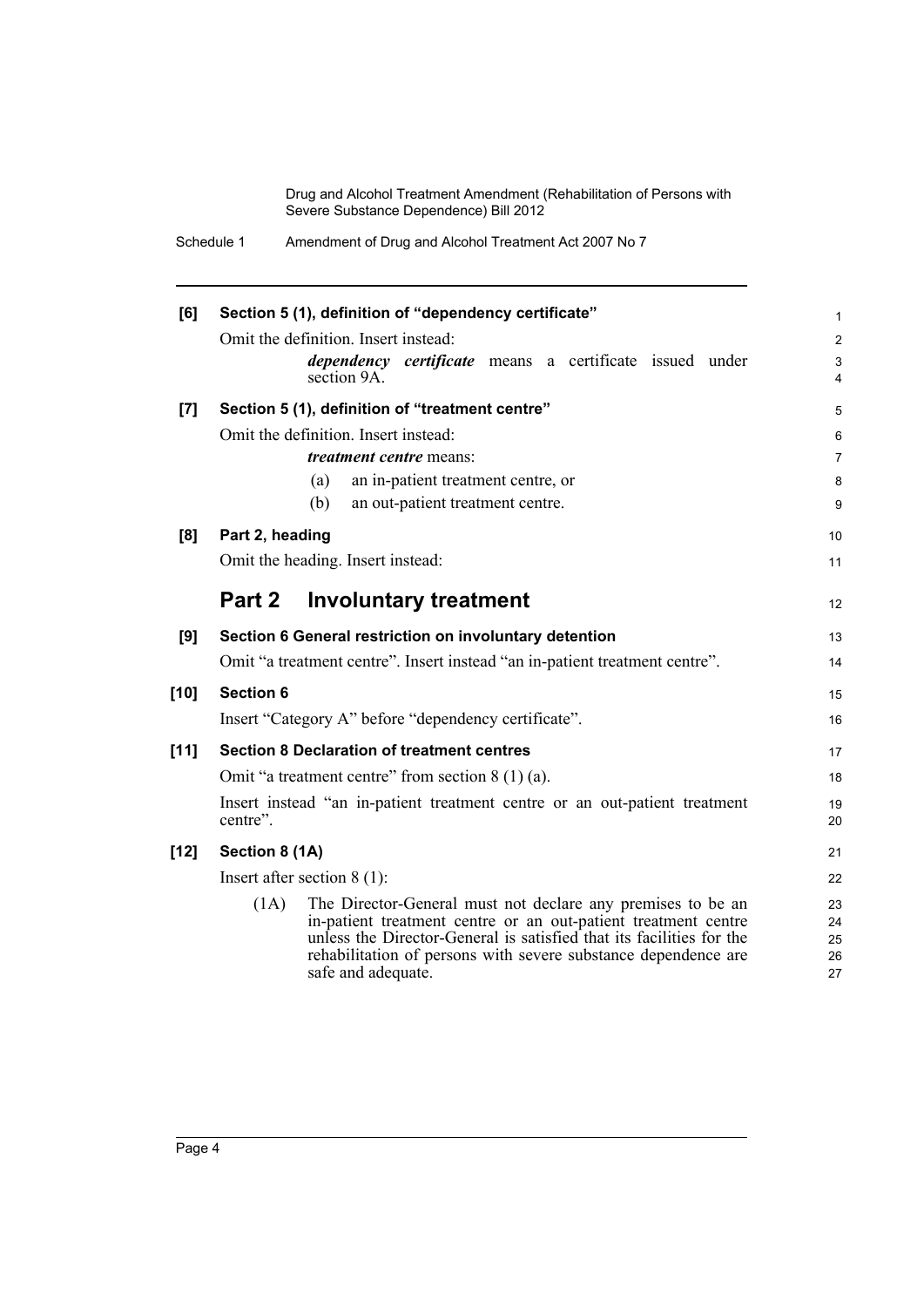| [13] |    |     | <b>Sections 9 and 9A</b> |                                                                                                                                                                                                                                      | 1                          |
|------|----|-----|--------------------------|--------------------------------------------------------------------------------------------------------------------------------------------------------------------------------------------------------------------------------------|----------------------------|
|      |    |     |                          | Omit section 9. Insert instead:                                                                                                                                                                                                      | $\overline{2}$             |
|      | 9  |     |                          | Certain persons may request assessment of person with<br>suspected severe substance dependence                                                                                                                                       | 3<br>4                     |
|      |    | (1) |                          | A concerned person may, if he or she reasonably suspects that<br>another person has a severe substance dependence, request an<br>accredited medical practitioner to assess the other person for<br>treatment under this Act.         | $\mathbf 5$<br>6<br>7<br>8 |
|      |    | (2) |                          | In this section:                                                                                                                                                                                                                     | 9                          |
|      |    |     |                          | <i>concerned person</i> means any of the following:                                                                                                                                                                                  | 10                         |
|      |    |     | (a)                      | a medical practitioner,                                                                                                                                                                                                              | 11                         |
|      |    |     | (b)                      | a social worker,                                                                                                                                                                                                                     | 12                         |
|      |    |     | (c)                      | a police officer,                                                                                                                                                                                                                    | 13                         |
|      |    |     | (d)                      | a psychologist,                                                                                                                                                                                                                      | 14                         |
|      |    |     | (e)                      | a member of staff of a community-based not-for-profit<br>organisation that provides services that include the<br>rehabilitation of persons with a severe substance<br>dependence,                                                    | 15<br>16<br>17<br>18       |
|      |    |     | (f)                      | a member of staff of a private health facility (within the<br>meaning of the <i>Private Health Facilities Act 2007</i> ) that<br>provides services that include the rehabilitation of persons<br>with a severe substance dependence, | 19<br>20<br>21<br>22       |
|      |    |     | (g)                      | a close friend or relative of the person with a suspected<br>severe substance dependence,                                                                                                                                            | 23<br>24                   |
|      |    |     | (h)                      | the primary carer, or any other care-giver, of the person<br>with a suspected severe substance dependence,                                                                                                                           | 25<br>26                   |
|      |    |     | (i)                      | the Director-General.                                                                                                                                                                                                                | 27                         |
|      | 9Α |     |                          | Assessing persons for treatment                                                                                                                                                                                                      | 28                         |
|      |    | (1) |                          | An accredited medical practitioner who has been requested to<br>assess a person for treatment under this Act may carry out that<br>assessment.                                                                                       | 29<br>30<br>31             |
|      |    | (2) |                          | After assessing the person, the accredited medical practitioner<br>may issue a certificate (a <i>dependency certificate</i> ):                                                                                                       | 32<br>33                   |
|      |    |     | (a)                      | in the form shown in Schedule 2, recommending that the<br>dependent person be detained for in-patient treatment<br>under this Act (a Category A dependency certificate), or                                                          | 34<br>35<br>36             |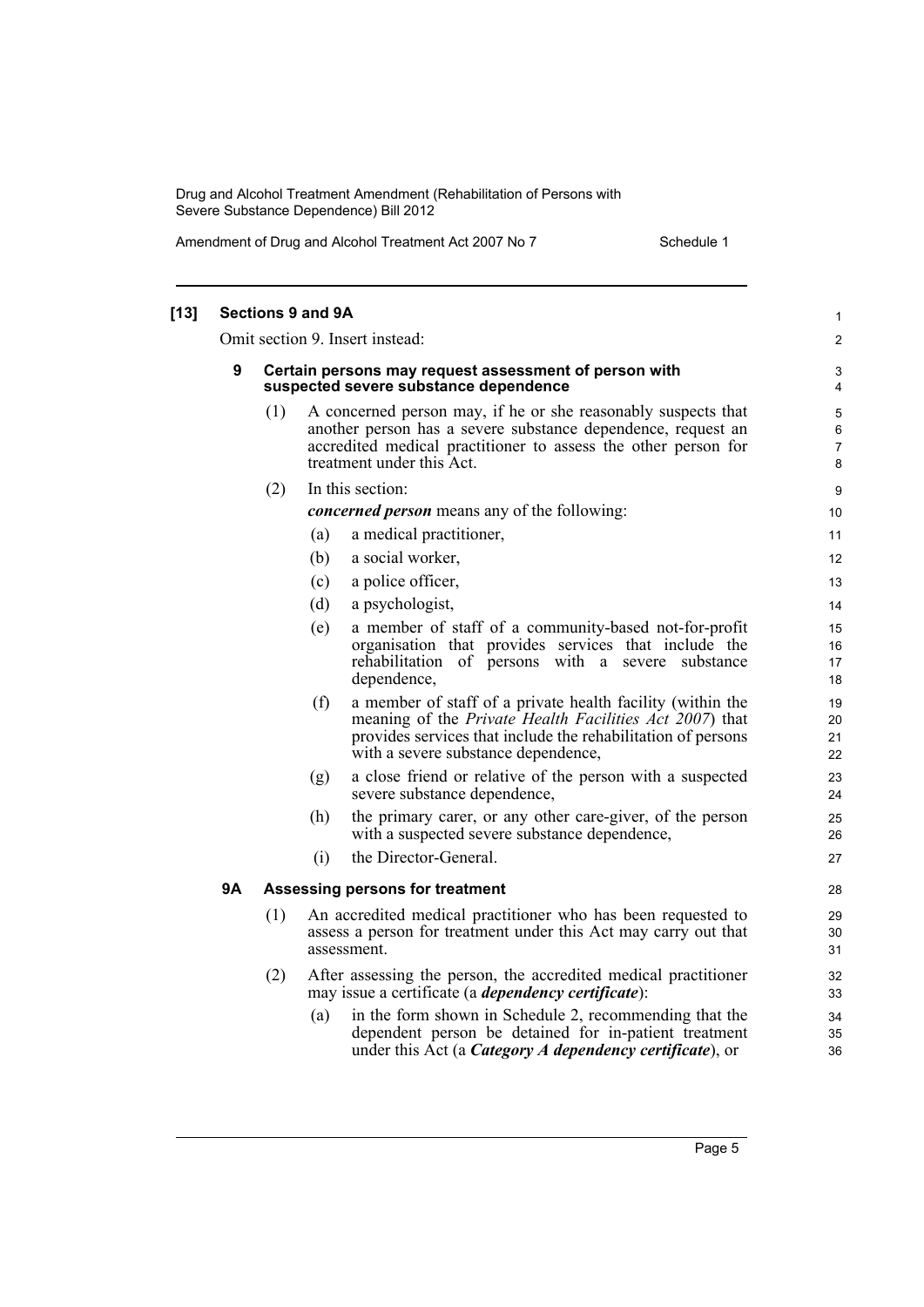Schedule 1 Amendment of Drug and Alcohol Treatment Act 2007 No 7

|     | (b)                                                                                                                                                                                              | in the form shown in Schedule 2A, recommending that,<br>instead of being detained, the dependent person receive<br>treatment at an out-patient treatment centre under this Act<br>(a Category B dependency certificate).                                                                       | 1<br>$\overline{2}$<br>3<br>4 |  |  |  |  |
|-----|--------------------------------------------------------------------------------------------------------------------------------------------------------------------------------------------------|------------------------------------------------------------------------------------------------------------------------------------------------------------------------------------------------------------------------------------------------------------------------------------------------|-------------------------------|--|--|--|--|
| (3) | A dependency certificate must not be issued in relation to a<br>person unless the accredited medical practitioner is satisfied that:<br>the person has a severe substance dependence, and<br>(a) |                                                                                                                                                                                                                                                                                                |                               |  |  |  |  |
|     | (b)                                                                                                                                                                                              | the care, treatment or control of the person is necessary:                                                                                                                                                                                                                                     | 7<br>8                        |  |  |  |  |
|     |                                                                                                                                                                                                  | to protect the person from harm to his or her own<br>(i)<br>physical or mental health, or                                                                                                                                                                                                      | 9<br>10                       |  |  |  |  |
|     |                                                                                                                                                                                                  | to protect others (including, but not limited to,<br>(ii)<br>children in the care of the person, or dependants of<br>the person) from harm to their physical or mental<br>health, or                                                                                                           | 11<br>12<br>13<br>14          |  |  |  |  |
|     |                                                                                                                                                                                                  | to remove the risk of the person committing an<br>(iii)<br>offence due to the person's severe substance<br>dependence, and                                                                                                                                                                     | 15<br>16<br>17                |  |  |  |  |
|     | (c)                                                                                                                                                                                              | the person is likely to benefit from treatment for his or her<br>substance dependence but is unable or unwilling to<br>participate in treatment voluntarily, and                                                                                                                               | 18<br>19<br>20                |  |  |  |  |
|     | (d)                                                                                                                                                                                              | no other appropriate and less restrictive means for dealing<br>with the person are reasonably available.                                                                                                                                                                                       | 21<br>22                      |  |  |  |  |
| (4) |                                                                                                                                                                                                  | A dependency certificate must not be issued in relation to a<br>person unless the accredited medical practitioner has sought the<br>involvement of the person in the process of planning and<br>developing a personalised plan for the person's rehabilitation and<br>treatment.               | 23<br>24<br>25<br>26<br>27    |  |  |  |  |
| (5) |                                                                                                                                                                                                  | A Category B dependency certificate must not be issued in<br>relation to a person unless:                                                                                                                                                                                                      | 28<br>29                      |  |  |  |  |
|     | (a)                                                                                                                                                                                              | in addition to being satisfied of the matters specified in<br>subsection (3), the accredited medical practitioner is<br>satisfied that out-patient treatment is an appropriate<br>treatment for the person, having regard to the person's<br>medical condition and personal circumstances, and | 30<br>31<br>32<br>33<br>34    |  |  |  |  |
|     | (b)                                                                                                                                                                                              | the accredited medical practitioner has explained to the<br>person the elements of out-patient treatment, including the<br>implanting of naltrexone under the person's skin, and                                                                                                               | 35<br>36<br>37                |  |  |  |  |
|     | (c)                                                                                                                                                                                              | the person has agreed in writing:                                                                                                                                                                                                                                                              | 38                            |  |  |  |  |
|     |                                                                                                                                                                                                  | (i)<br>to have naltrexone implanted under his or her skin,<br>and                                                                                                                                                                                                                              | 39<br>40                      |  |  |  |  |
|     |                                                                                                                                                                                                  |                                                                                                                                                                                                                                                                                                |                               |  |  |  |  |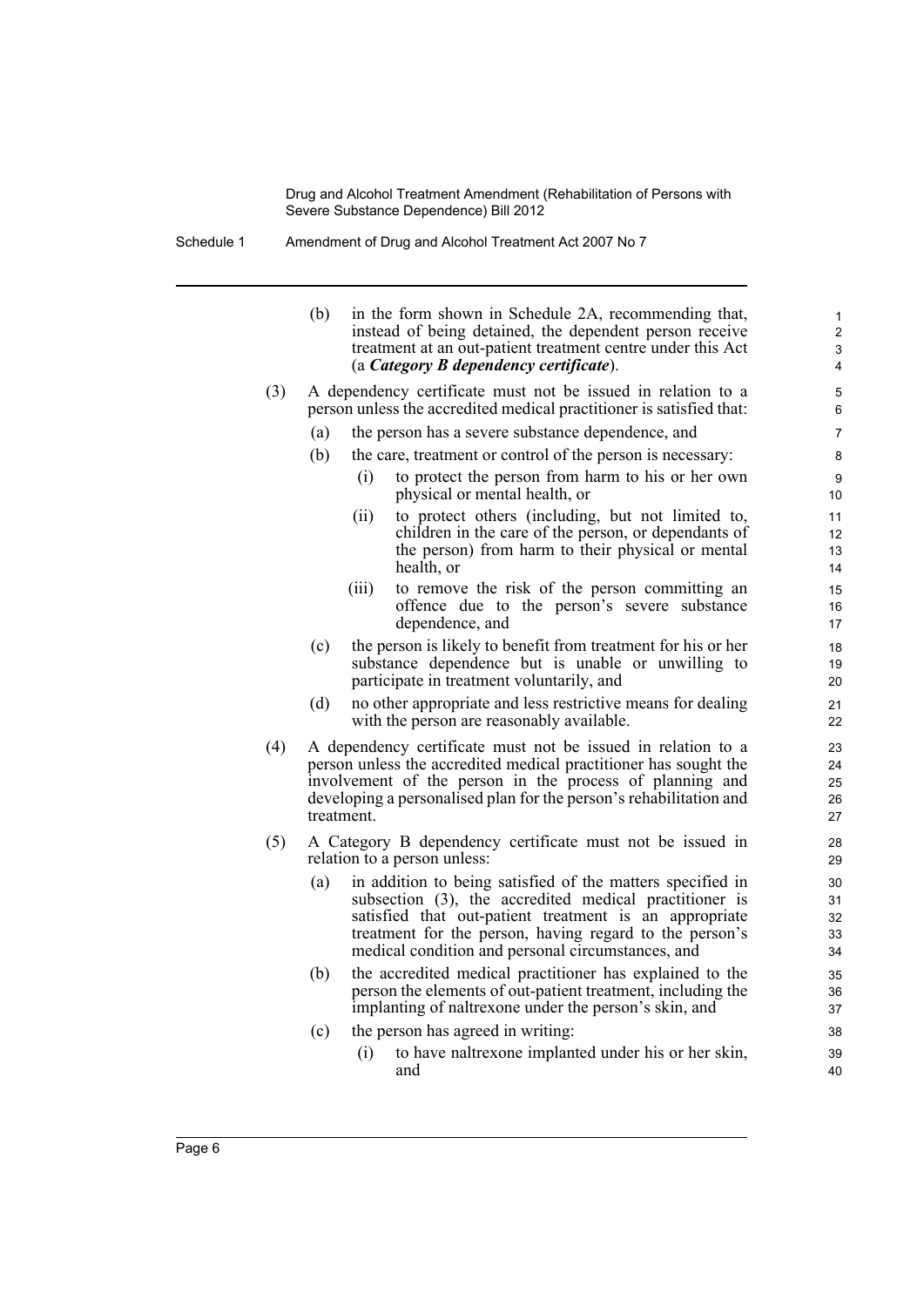|        |     |                          |     | (ii)  | to co-operate with any measures for monitoring the<br>persons's substance use or other behaviour, and                                                                                                                                                                                                  | 1<br>$\overline{2}$           |
|--------|-----|--------------------------|-----|-------|--------------------------------------------------------------------------------------------------------------------------------------------------------------------------------------------------------------------------------------------------------------------------------------------------------|-------------------------------|
|        |     |                          |     | (iii) | to receive the counselling required by this Act.                                                                                                                                                                                                                                                       | 3                             |
|        |     | (6)                      |     |       | A Category B dependency certificate:                                                                                                                                                                                                                                                                   | 4                             |
|        |     |                          | (a) |       | must specify:                                                                                                                                                                                                                                                                                          | 5                             |
|        |     |                          |     | (i)   | the intervals at which the dependent person must<br>attend the out-patient treatment centre for the<br>implanting of naltrexone under the person's skin,<br>and                                                                                                                                        | 6<br>$\overline{7}$<br>8<br>9 |
|        |     |                          |     | (ii)  | the measures to be taken by the treatment centre for<br>monitoring the person's substance use or other<br>behaviour, and                                                                                                                                                                               | 10<br>11<br>12                |
|        |     |                          |     | (iii) | the out-patient counselling for relapse prevention<br>that the person must attend, and                                                                                                                                                                                                                 | 13<br>14                      |
|        |     |                          | (b) |       | may specify the further counselling that the dependent<br>person must attend for medical problems (other than<br>severe substance dependence) that the dependent person<br>has (including, but not limited to, mental health problems,<br>chronic pain and barriers to social adjustment or recovery). | 15<br>16<br>17<br>18<br>19    |
|        |     | (7)                      |     |       | A Category B dependency certificate cannot be issued after the<br>date appointed under section 15A (3).                                                                                                                                                                                                | 20<br>21                      |
| [14]   |     |                          |     |       | <b>Section 10 Order for assessment</b>                                                                                                                                                                                                                                                                 | 22                            |
|        |     | Omit section $10(6)$ .   |     |       |                                                                                                                                                                                                                                                                                                        | 23                            |
| $[15]$ |     | Sections 11A and 11B     |     |       |                                                                                                                                                                                                                                                                                                        | 24                            |
|        |     | Insert after section 11: |     |       |                                                                                                                                                                                                                                                                                                        | 25                            |
|        | 11A |                          |     |       | Legal representation for persons before dependency certificate                                                                                                                                                                                                                                         | 26                            |
|        |     | issued                   |     |       |                                                                                                                                                                                                                                                                                                        | 27                            |
|        |     |                          |     |       | An accredited medical practitioner must not issue a dependency<br>certificate in relation to a person unless the medical practitioner<br>has given the person a reasonable opportunity to seek legal<br>representation before the certificate is issued.                                               | 28<br>29<br>30<br>31          |
|        |     |                          |     |       |                                                                                                                                                                                                                                                                                                        |                               |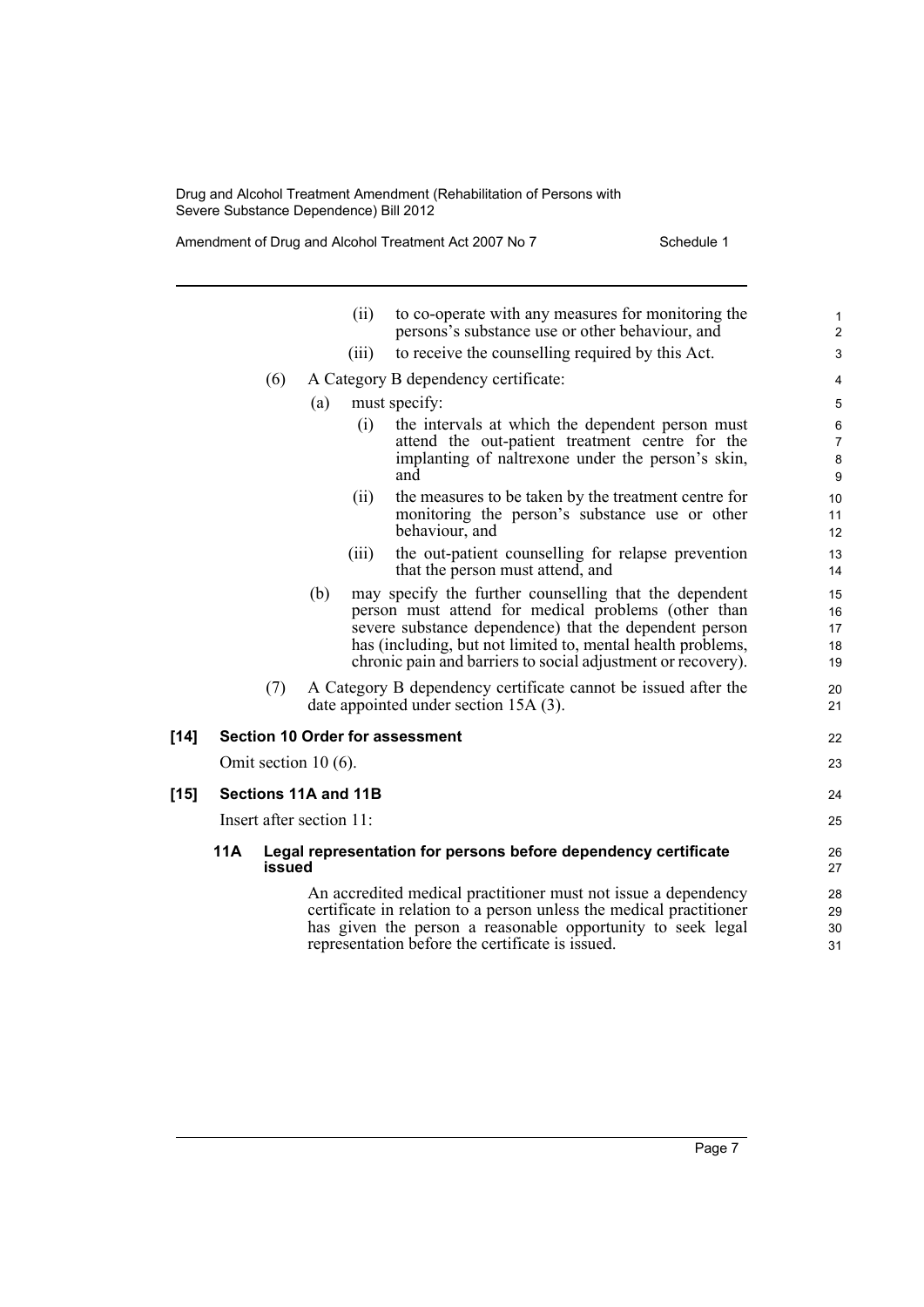Schedule 1 Amendment of Drug and Alcohol Treatment Act 2007 No 7

| 11B | Parent or guardian of young person must consent to assessment |
|-----|---------------------------------------------------------------|
|     | and issue of dependency certificate                           |

If a person proposed to be assessed under section 9A is under the age of 18 years, the accredited medical practitioner conducting the assessment:

- (a) must, before conducting the assessment, obtain the consent of the parent or guardian of the young person to the conduct of an assessment, and
- (b) must, before issuing a dependency certificate, obtain the consent of the parent or guardian of the young person to the issue of the dependency certificate.

### **[16] Sections 14 and 14A**

Omit section 14. Insert instead:

### **14 Term of dependency certificates**

- (1) If an accredited medical practitioner issues a Category A dependency certificate in relation to a person, the person must not be detained for treatment for more than 90 days after the day the certificate is issued.
- (2) If an accredited medical practitioner issues a Category B dependency certificate in relation to a person, the person must not be required to undergo treatment (including counselling) for more than 90 days after the day the certificate is issued.

#### **14A Review of Category A dependency certificates**

An accredited medical practitioner must, as soon as practicable after the practitioner issues a Category A dependency certificate in relation to a person being assessed, bring the person before a Magistrate for a review of the issue of the certificate.

### **[17] Sections 14B and 14C**

Insert before section 15:

### **14B Choice of treatment centre for treatment of specific dependent persons**

- (1) The Director-General may determine the treatment centre in which a specified dependent person, or a class of dependent persons, is to be treated.
- (2) In making that determination, the Director-General is to have regard to the best interests of the dependent person or persons concerned.

12

13 14

23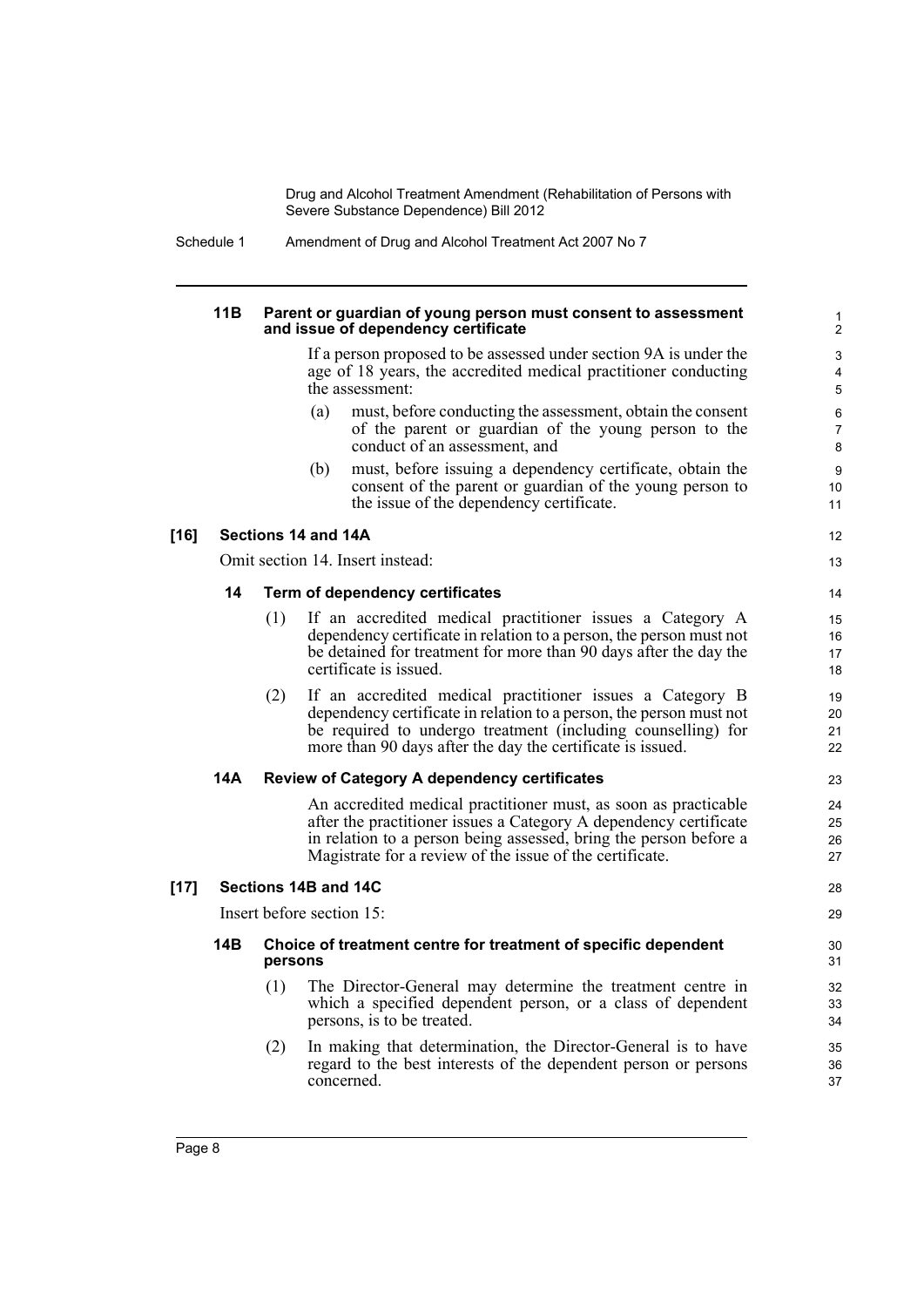|        |     | (3) | The Director-General may direct that a specified dependent<br>person receive treatment in a hospital rather than a treatment<br>centre. If such a direction is made, any reference in this Act to a<br>treatment centre includes a reference to that hospital.     | $\mathbf{1}$<br>$\boldsymbol{2}$<br>$\ensuremath{\mathsf{3}}$<br>$\overline{4}$ |
|--------|-----|-----|--------------------------------------------------------------------------------------------------------------------------------------------------------------------------------------------------------------------------------------------------------------------|---------------------------------------------------------------------------------|
|        | 14C |     | Detention and treatment of persons subject to Category A<br>dependency certificates                                                                                                                                                                                | $\sqrt{5}$<br>6                                                                 |
|        |     | (1) | If a Category A dependency certificate is issued in relation to a<br>person, the person:                                                                                                                                                                           | $\overline{7}$<br>8                                                             |
|        |     |     | may be detained in accordance with the certificate, and<br>(a)                                                                                                                                                                                                     | 9                                                                               |
|        |     |     | must not be taken into detention if more than 14 days have<br>(b)<br>elapsed after the issue of the dependency certificate.                                                                                                                                        | 10<br>11                                                                        |
|        |     | (2) | The treatment of such a dependent person must commence no<br>later than 7 days after the person arrives at the relevant treatment<br>centre.                                                                                                                       | 12<br>13<br>14                                                                  |
| $[18]$ |     |     | Section 15 Treatment of dependent persons                                                                                                                                                                                                                          | 15                                                                              |
|        |     |     | Omit "detained in" from section 15 (1). Insert instead "at".                                                                                                                                                                                                       | 16                                                                              |
| $[19]$ |     |     | Section 15 (1) (b)                                                                                                                                                                                                                                                 | 17                                                                              |
|        |     |     | Insert "his or her legal representative or (in the case of a person subject to a<br>Category A dependency certificate) with" after "adequately with".                                                                                                              | 18<br>19                                                                        |
| [20]   |     |     | Section 15 (3) and (4)                                                                                                                                                                                                                                             | 20                                                                              |
|        |     |     | Insert after section $15(2)$ :                                                                                                                                                                                                                                     | 21                                                                              |
|        |     | (3) | An accredited medical practitioner responsible for the care of a<br>dependent person must give the dependent person an opportunity<br>to be involved in the process of planning and developing a<br>personalised plan for his or her rehabilitation and treatment. | 22<br>23<br>24<br>25                                                            |
|        |     | (4) | A dependent person is entitled to competent and reasonable care:                                                                                                                                                                                                   | 26                                                                              |
|        |     |     | while being detained in an in-patient treatment centre, or<br>(a)                                                                                                                                                                                                  | 27                                                                              |
|        |     |     | (b)<br>while being treated or counselled at an out-patient<br>treatment centre.                                                                                                                                                                                    | 28<br>29                                                                        |
|        |     |     |                                                                                                                                                                                                                                                                    |                                                                                 |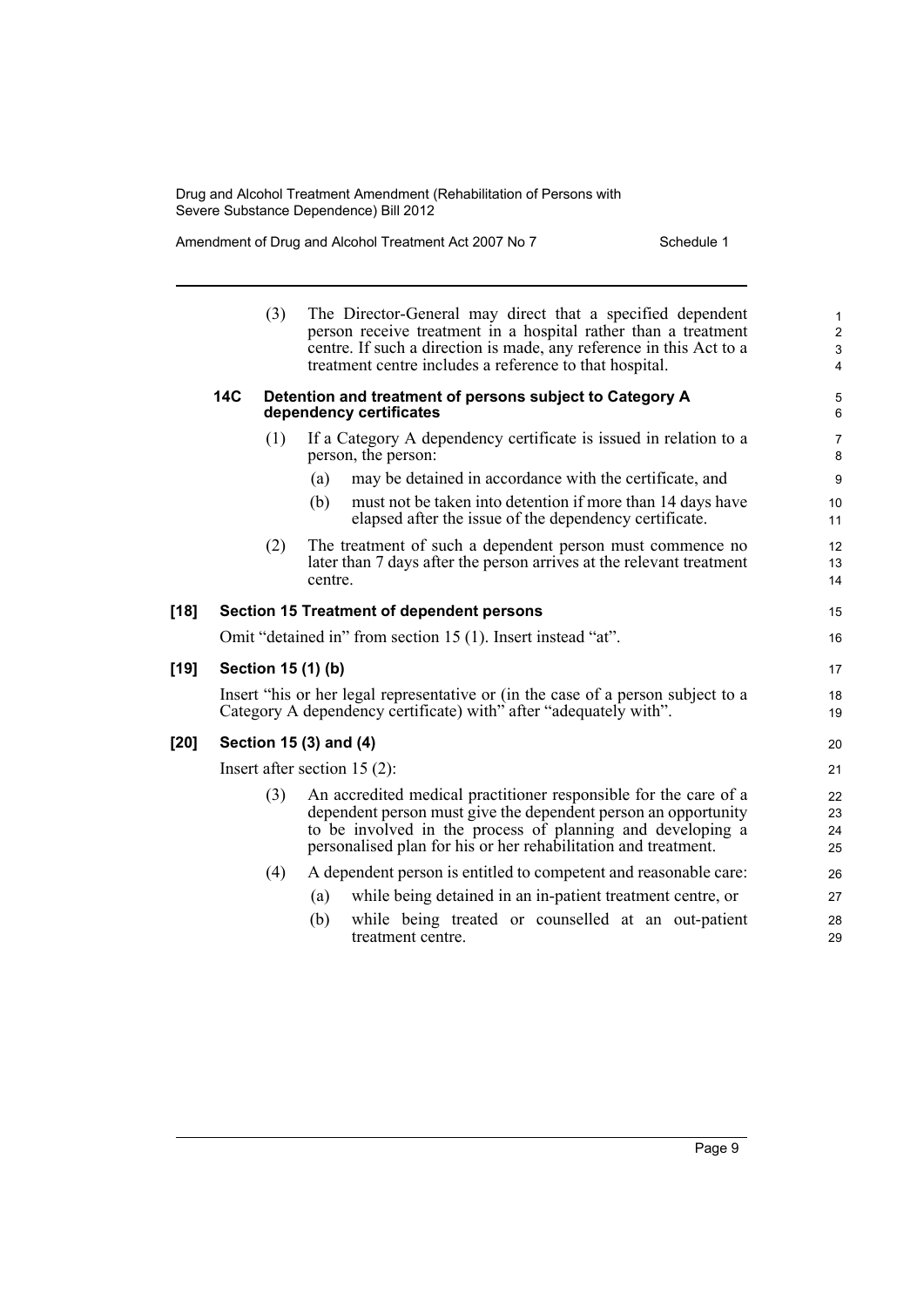| $[21]$ |                          |                                                                      | Sections 15A-15C                                                                                                                                                       | 1                        |  |  |
|--------|--------------------------|----------------------------------------------------------------------|------------------------------------------------------------------------------------------------------------------------------------------------------------------------|--------------------------|--|--|
|        | Insert after section 15: |                                                                      |                                                                                                                                                                        |                          |  |  |
|        | 15A                      | Treatment of persons subject to Category B dependency<br>certificate |                                                                                                                                                                        |                          |  |  |
|        |                          | (1)                                                                  | A dependent person the subject of a Category B dependency<br>certificate must:                                                                                         | 5<br>6                   |  |  |
|        |                          |                                                                      | (a)<br>attend the relevant treatment centre for the implanting of<br>naltrexone under his or her skin at the intervals specified in<br>the dependency certificate, and | $\overline{7}$<br>8<br>9 |  |  |
|        |                          |                                                                      | agree to being implanted with naltrexone at the intervals<br>(b)<br>specified in the dependency certificate, and                                                       | 10<br>11                 |  |  |
|        |                          |                                                                      | agree to undergo a weekly urine test, and<br>(c)                                                                                                                       | 12                       |  |  |
|        |                          |                                                                      | (d)<br>co-operate with any other measures for monitoring the<br>person's substance use or other behaviour that are<br>specified in the dependency certificate, and     | 13<br>14<br>15           |  |  |
|        |                          |                                                                      | attend any counselling for relapse prevention that is<br>(e)<br>specified in the dependency certificate, and                                                           | 16<br>17                 |  |  |
|        |                          |                                                                      | attend any other counselling for any other medical problem<br>(f)<br>that is specified in the dependency certificate.                                                  | 18<br>19                 |  |  |
|        |                          | (2)                                                                  | This section applies to a dependent person for the period<br>specified in the dependency certificate. That period cannot<br>exceed 90 days.                            | 20<br>21<br>22           |  |  |
|        |                          | (3)                                                                  | This section is repealed on a date appointed by proclamation for<br>its repeal.                                                                                        | 23<br>24                 |  |  |
|        | 15B                      |                                                                      | Persons subject to Category B dependency certificate who<br>commit more than one punishable breach to be detained                                                      | 25<br>26                 |  |  |
|        |                          | (1)                                                                  | This section applies to a dependent person the subject of a<br>Category B dependency certificate:                                                                      | 27<br>28                 |  |  |
|        |                          |                                                                      | who, during the period specified in the dependency<br>(a)<br>certificate, has, on more than one occasion, committed a<br>punishable breach, and                        | 29<br>30<br>31           |  |  |
|        |                          |                                                                      | who was, after the first punishable breach, warned by the<br>(b)<br>director of the relevant treatment centre of the<br>consequences of any further punishable breach. | 32<br>33<br>34           |  |  |
|        |                          | (2)                                                                  | If this section applies:                                                                                                                                               | 35                       |  |  |
|        |                          |                                                                      | the person may be detained in accordance with the<br>(a)<br>dependency certificate issued in relation to the person as if                                              | 36<br>37                 |  |  |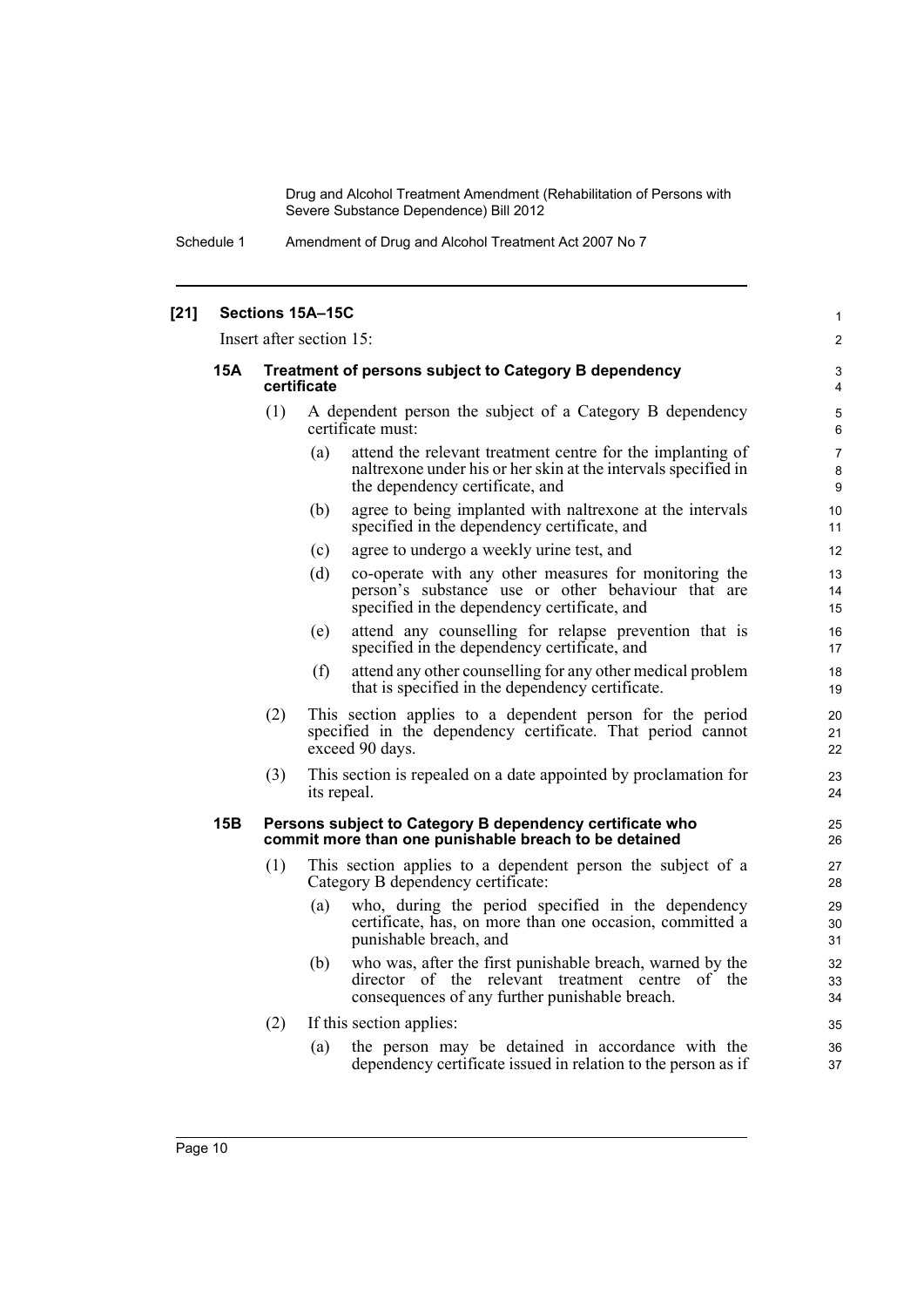|     |     |     | the person were the subject of a Category A dependency<br>certificate, and                                                                                                                                                                                                                                                                                                                          | 1<br>$\overline{c}$                    |
|-----|-----|-----|-----------------------------------------------------------------------------------------------------------------------------------------------------------------------------------------------------------------------------------------------------------------------------------------------------------------------------------------------------------------------------------------------------|----------------------------------------|
|     |     | (b) | this Act applies to the person as follows:                                                                                                                                                                                                                                                                                                                                                          | 3                                      |
|     |     |     | sections 14A and 14C apply to the person as if the<br>(i)<br>person were the subject of a Category A dependency<br>certificate issued on the same day as the person<br>committed the second or subsequent punishable<br>breach,                                                                                                                                                                     | 4<br>5<br>6<br>$\overline{7}$<br>8     |
|     |     |     | the remainder of this Act applies to the person as if<br>(ii)<br>the person were the subject of a Category A<br>dependency certificate issued on the same day, and<br>for the same term, as the Category B dependency<br>certificate was in fact issued.                                                                                                                                            | 9<br>10<br>11<br>12<br>13              |
|     | (3) |     | In this section:                                                                                                                                                                                                                                                                                                                                                                                    | 14                                     |
|     |     |     | <i>punishable breach</i> means:                                                                                                                                                                                                                                                                                                                                                                     | 15                                     |
|     |     | (a) | a breach of section $15A(1)$ , or                                                                                                                                                                                                                                                                                                                                                                   | 16                                     |
|     |     | (b) | the provision of a urine sample in which a substance listed<br>in Schedule 1 is detected, or                                                                                                                                                                                                                                                                                                        | 17<br>18                               |
|     |     | (c) | the detection of a substance listed in Schedule 1 by virtue<br>of any other monitoring, or                                                                                                                                                                                                                                                                                                          | 19<br>20                               |
|     |     | (d) | a breach of section 20A.                                                                                                                                                                                                                                                                                                                                                                            | 21                                     |
| 15C |     |     | Psychiatric or psychological treatment and counselling                                                                                                                                                                                                                                                                                                                                              | 22                                     |
|     | (1) |     | The director of a treatment centre must make arrangements for<br>any dependent person detained or treated at the centre to be<br>provided with:                                                                                                                                                                                                                                                     | 23<br>24<br>25                         |
|     |     | (a) | psychiatric or psychological treatment or counselling as an<br>integrated part of a rehabilitation plan, and                                                                                                                                                                                                                                                                                        | 26<br>27                               |
|     |     | (b) | psychiatric or psychological treatment or counselling, or<br>other medical treatment, for other medical problems that<br>the dependent person has (including, but not limited to,<br>mental health problems, chronic pain and barriers to social<br>adjustment or recovery), being treatment or counselling<br>that is specified in the dependency certificate issued in<br>relation to the person. | 28<br>29<br>30<br>31<br>32<br>33<br>34 |
|     | (2) |     | Any such treatment or counselling:                                                                                                                                                                                                                                                                                                                                                                  | 35                                     |
|     |     | (a) | may be provided only after a further assessment of the<br>dependent person by an accredited medical practitioner,<br>and                                                                                                                                                                                                                                                                            | 36<br>37<br>38                         |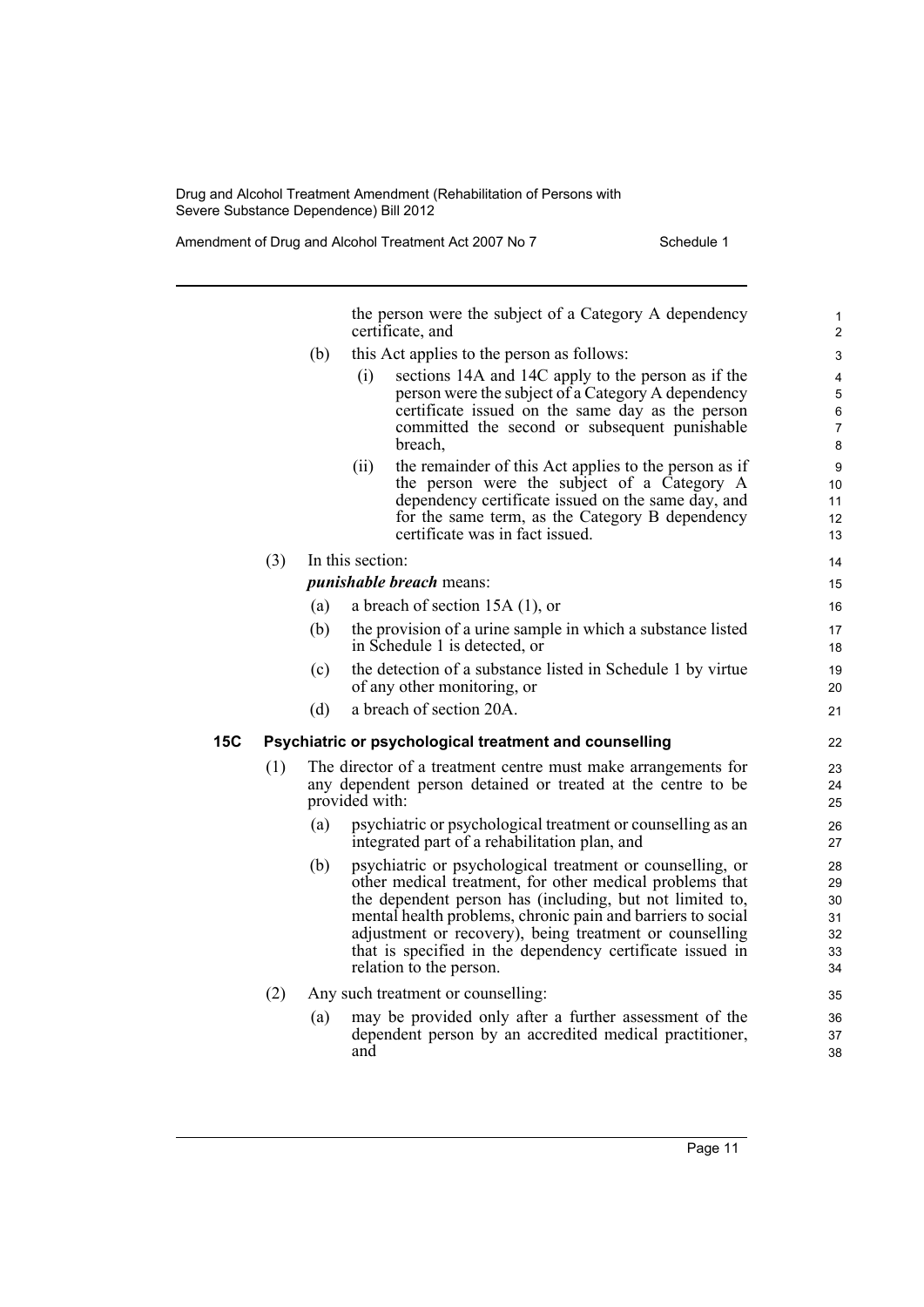### Schedule 1 Amendment of Drug and Alcohol Treatment Act 2007 No 7

|        |                                | (b)     | in the case of treatment or counselling provided to a person<br>detained at an in-patient treatment centre—must be<br>provided by a psychiatrist, psychologist or other health<br>care practitioner who is independent of the treatment<br>centre. | $\mathbf{1}$<br>$\overline{c}$<br>3<br>4<br>$\sqrt{5}$ |
|--------|--------------------------------|---------|----------------------------------------------------------------------------------------------------------------------------------------------------------------------------------------------------------------------------------------------------|--------------------------------------------------------|
| $[22]$ |                                |         | Section 16 Information to be given to dependent person                                                                                                                                                                                             | 6                                                      |
|        | Insert after section $16(1)$ : |         |                                                                                                                                                                                                                                                    | $\overline{7}$                                         |
|        | (1A)                           |         | In particular, the written statement in relation to the dependent<br>person's legal rights must refer to the following facts:                                                                                                                      | 8<br>9                                                 |
|        |                                | (a)     | that the person cannot be involuntarily detained, or<br>required to undergo treatment, for more than 90 days,                                                                                                                                      | 10<br>11                                               |
|        |                                | (b)     | that, when the term of the dependency certificate finishes,<br>the person may refuse further treatment (unless a further<br>assessment is made in pursuance of section 25A and a<br>further certificate is issued),                                | 12<br>13<br>14<br>15                                   |
|        |                                | (c)     | that the person has a right to legal representation under<br>section 21A,                                                                                                                                                                          | 16<br>17                                               |
|        |                                | (d)     | that the person has a right to competent and reasonable<br>care under section 15 (4).                                                                                                                                                              | 18<br>19                                               |
|        |                                | Part 4. | Note. Section 18 gives a dependent person the subject of a Category A<br>dependency certificate a right to be given a statement of the rights of<br>review of the dependency certificate conferred on the person under                             | 20<br>21<br>22<br>23                                   |
| $[23]$ |                                |         | Section 17 Notice to primary carer about detention                                                                                                                                                                                                 | 24                                                     |
|        |                                |         | Omit "the dependency certificate" from section 17 (1).                                                                                                                                                                                             | 25                                                     |
|        |                                |         | Insert instead "a Category A dependency certificate".                                                                                                                                                                                              | 26                                                     |
| $[24]$ |                                |         | Section 18 Notice to dependent person of review rights                                                                                                                                                                                             | 27                                                     |
|        |                                |         | Omit "the dependent person a statement of the rights of appeal conferred on<br>the person" from section $18(1)$ .                                                                                                                                  | 28<br>29                                               |
|        | reviewed".                     |         | Insert instead "a dependent person the subject of a Category A dependency<br>certificate a statement of his or her right to have the dependency certificate                                                                                        | 30<br>31<br>32                                         |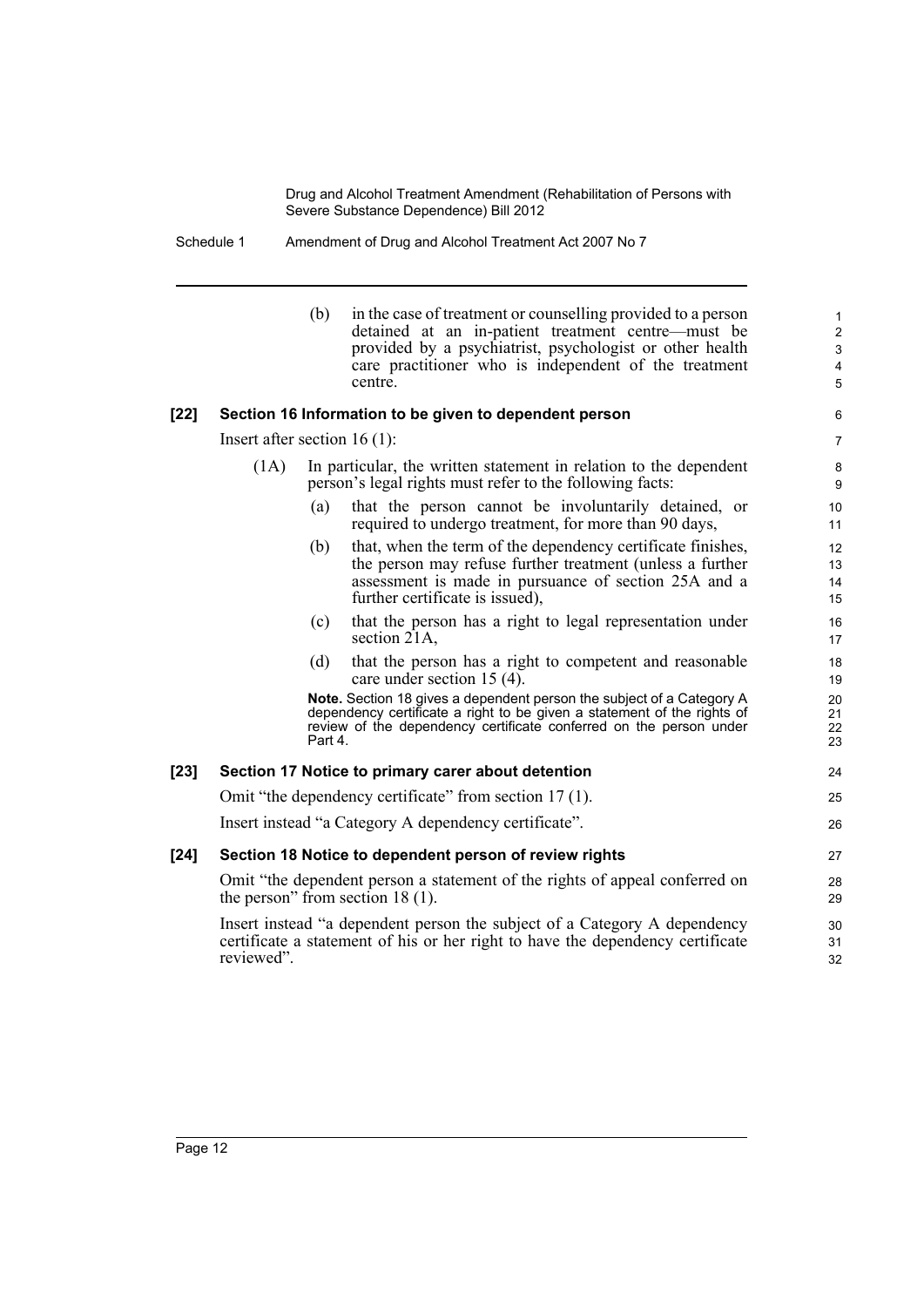| $[25]$ |     |                                      | Section 19 Notice to primary carer of events affecting dependent person                                                                                                                 | $\mathbf{1}$         |
|--------|-----|--------------------------------------|-----------------------------------------------------------------------------------------------------------------------------------------------------------------------------------------|----------------------|
|        |     | Omit section 19 (1). Insert instead: |                                                                                                                                                                                         | $\overline{2}$       |
|        | (1) |                                      | An accredited medical practitioner must take all reasonably<br>practicable steps to notify the primary carer of a dependent<br>person if any of the following events occurs:            | 3<br>4<br>5          |
|        |     | (a)                                  | in the case of a dependent person the subject of a<br>Category A dependency certificate:                                                                                                | 6<br>$\overline{7}$  |
|        |     | (i)                                  | the person is absent from the relevant treatment<br>centre without permission or fails to return at the<br>end of a period of leave, or                                                 | $\bf 8$<br>9<br>10   |
|        |     | (i)                                  | the person is discharged from the treatment centre,                                                                                                                                     | 11                   |
|        |     | (b)                                  | in the case of a dependent person the subject of a<br>Category B dependency certificate:                                                                                                | 12<br>13             |
|        |     | (i)                                  | the person fails to attend the relevant treatment<br>centre for the implanting of naltrexone under the<br>person's skin at the intervals specified in the<br>dependency certificate, or | 14<br>15<br>16<br>17 |
|        |     | (ii)                                 | the person fails to agree to being implanted with<br>naltrexone at the intervals specified in the<br>dependency certificate, or                                                         | 18<br>19<br>20       |
|        |     | (iii)                                | the person fails to agree to a weekly urine test, or                                                                                                                                    | 21                   |
|        |     | (iv)                                 | the person fails to co-operate with any other<br>measures for monitoring the person's substance use<br>or other behaviour that are specified in the<br>dependency certificate, or       | 22<br>23<br>24<br>25 |
|        |     | (v)                                  | any urine sample provided by the person, or any<br>other such monitoring, indicates that the person has<br>consumed a substance listed in Schedule 1, or                                | 26<br>27<br>28       |
|        |     | (vi)                                 | the person breaches section 20A, or                                                                                                                                                     | 29                   |
|        |     | (vii)                                | the person fails to attend the counselling for relapse<br>prevention that is specified in the dependency<br>certificate, or                                                             | 30<br>31<br>32       |
|        |     | (viii)                               | the person fails to attend any counselling for any<br>other medical problem that is specified in the<br>dependency certificate.                                                         | 33<br>34<br>35       |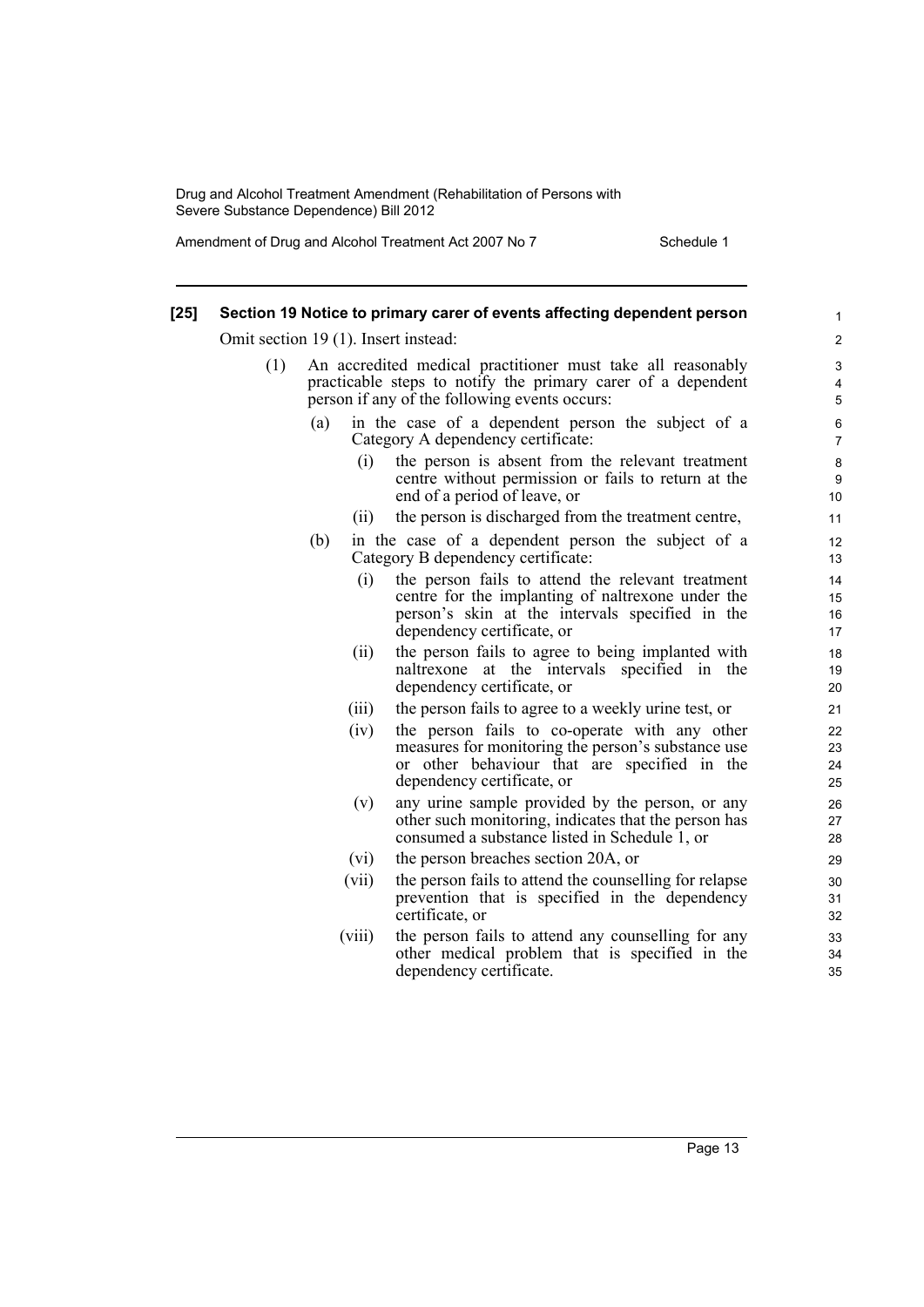Schedule 1 Amendment of Drug and Alcohol Treatment Act 2007 No 7

| [26]   | Sections 19A and 19B<br>Insert after section 19: |                 |                                                                                                                                                                                                                                                                                                                                                                                                                                                                                                                                                                                                      |                                                         |  |  |
|--------|--------------------------------------------------|-----------------|------------------------------------------------------------------------------------------------------------------------------------------------------------------------------------------------------------------------------------------------------------------------------------------------------------------------------------------------------------------------------------------------------------------------------------------------------------------------------------------------------------------------------------------------------------------------------------------------------|---------------------------------------------------------|--|--|
|        |                                                  |                 |                                                                                                                                                                                                                                                                                                                                                                                                                                                                                                                                                                                                      |                                                         |  |  |
|        | 19A                                              |                 | Treatment may be refused if dependent person is awaiting trial                                                                                                                                                                                                                                                                                                                                                                                                                                                                                                                                       | 3                                                       |  |  |
|        |                                                  |                 | The Director-General may determine that a dependent person is<br>not to be detained or treated under this Act if the<br>Director-General is aware that the person is awaiting trial for an<br>alleged criminal offence.                                                                                                                                                                                                                                                                                                                                                                              | 4<br>5<br>6<br>7                                        |  |  |
|        | 19B                                              |                 | Detention of person for the purposes of involuntary rehabilitation                                                                                                                                                                                                                                                                                                                                                                                                                                                                                                                                   | 8                                                       |  |  |
|        |                                                  | (1)<br>(2)      | An accredited medical practitioner who issues a Category A<br>dependency certificate may request the assistance of any of the<br>following persons to take custody of a dependent person for the<br>purposes of transporting the person to a treatment centre:<br>a police officer,<br>(a)<br>a member of staff of the Ministry of Health,<br>(b)<br>a person of a class prescribed by the regulations.<br>(c)<br>A dependent person must not be taken into custody for such a<br>purpose if more than 14 days have elapsed after a dependency<br>certificate was issued in relation to that person. | 9<br>10<br>11<br>12<br>13<br>14<br>15<br>16<br>17<br>18 |  |  |
| $[27]$ |                                                  |                 | Section 20 Transporting dependent person to treatment centre                                                                                                                                                                                                                                                                                                                                                                                                                                                                                                                                         | 19                                                      |  |  |
|        |                                                  |                 | Omit "to or from a treatment centre" from section 20 (1).                                                                                                                                                                                                                                                                                                                                                                                                                                                                                                                                            | 20                                                      |  |  |
|        |                                                  |                 | Insert instead "the subject of a Category A dependency certificate to or from a<br>treatment centre".                                                                                                                                                                                                                                                                                                                                                                                                                                                                                                | 21<br>22                                                |  |  |
| $[28]$ |                                                  | Section 20 (4A) |                                                                                                                                                                                                                                                                                                                                                                                                                                                                                                                                                                                                      | 23                                                      |  |  |
|        |                                                  |                 | Insert after section $20(4)$ :                                                                                                                                                                                                                                                                                                                                                                                                                                                                                                                                                                       | 24                                                      |  |  |
|        |                                                  | (4A)            | The rights and bodily integrity of a dependent person must be<br>observed at all times while the person is being searched in<br>accordance with subsection (3).                                                                                                                                                                                                                                                                                                                                                                                                                                      | 25<br>26<br>27                                          |  |  |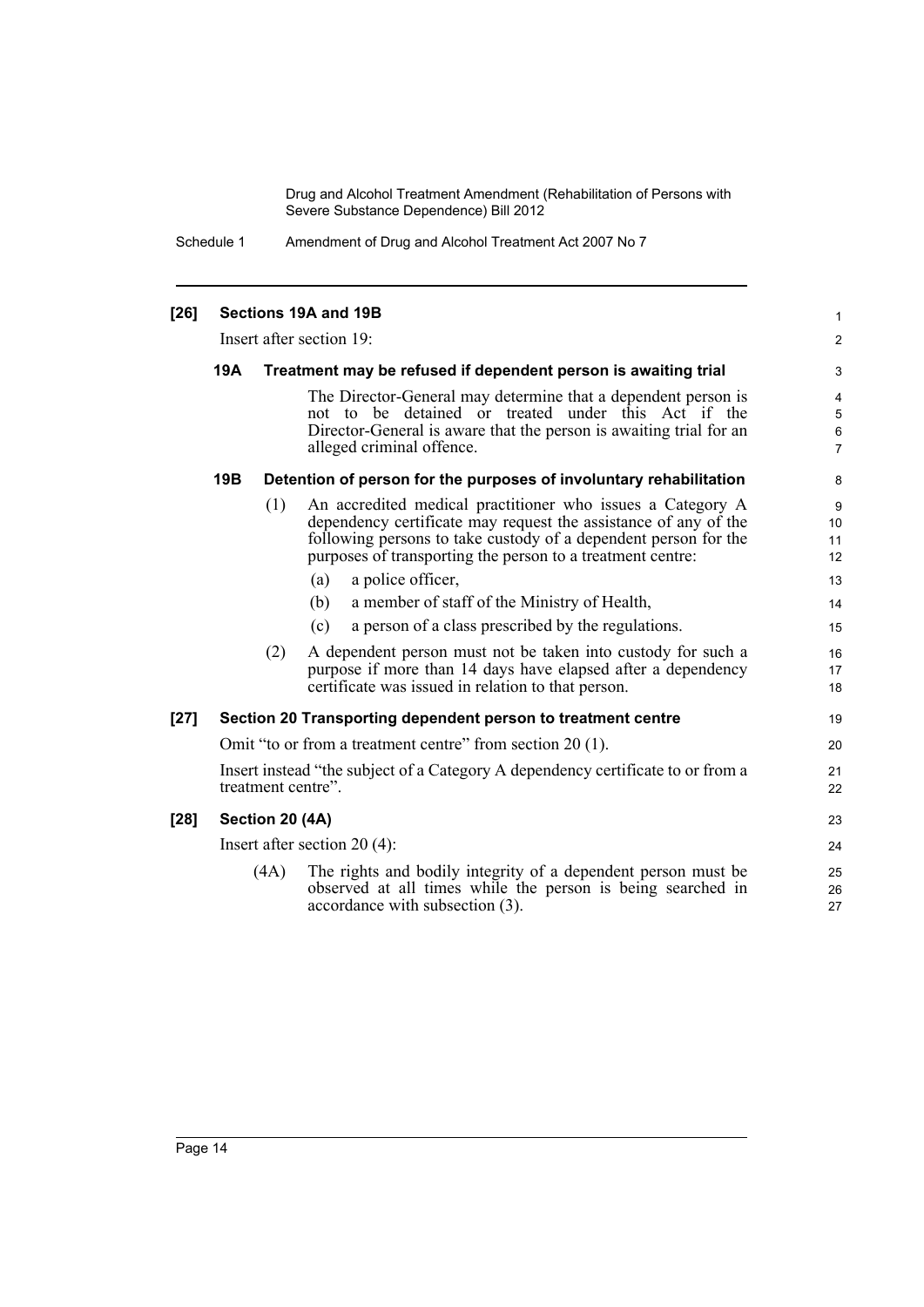| $[29]$ |     | <b>Section 20A</b>                               |                                                                                                                                                                                                           | 1                    |  |  |  |
|--------|-----|--------------------------------------------------|-----------------------------------------------------------------------------------------------------------------------------------------------------------------------------------------------------------|----------------------|--|--|--|
|        |     |                                                  | Insert after section 20:                                                                                                                                                                                  | $\overline{c}$       |  |  |  |
|        | 20A | Conduct of dependent person undergoing treatment |                                                                                                                                                                                                           |                      |  |  |  |
|        |     | (1)                                              | A dependent person must not consume or have in his or her<br>possession any of the following during the period of the person's<br>treatment under this Act:                                               | 4<br>5<br>6          |  |  |  |
|        |     |                                                  | any of the substance in relation to which the person has a<br>(a)<br>severe substance dependence,                                                                                                         | 7<br>8               |  |  |  |
|        |     |                                                  | any liquor within the meaning of the <i>Liquor Act 2007</i> ,<br>(b)                                                                                                                                      | 9                    |  |  |  |
|        |     |                                                  | (c)<br>any prohibited drug within the meaning of the Drug<br>Misuse and Trafficking Act 1985,                                                                                                             | 10<br>11             |  |  |  |
|        |     |                                                  | any other substance (including any volatile solvent of a<br>(d)<br>type) listed in Schedule 1, or intoxicating substance, of a<br>kind prescribed by the regulations.                                     | 12<br>13<br>14       |  |  |  |
|        |     | (2)                                              | A dependent person must not, without reasonable excuse, have in<br>his or her possession any of the following during the period of the<br>person's treatment under this Act:                              | 15<br>16<br>17       |  |  |  |
|        |     |                                                  | (a)<br>any hypodermic syringe,                                                                                                                                                                            | 18                   |  |  |  |
|        |     |                                                  | any other object that, in the opinion of the director of the<br>(b)<br>relevant treatment centre, is able to be used by the<br>dependent person or any other person in assisting abuse of<br>a substance, | 19<br>20<br>21<br>22 |  |  |  |
|        |     |                                                  | anything that, in the opinion of the director of the relevant<br>(c)<br>treatment centre:                                                                                                                 | 23<br>24             |  |  |  |
|        |     |                                                  | (i)<br>could be detrimental to the rehabilitation process of<br>the dependent person or any other person being<br>treated at the treatment centre, or                                                     | 25<br>26<br>27       |  |  |  |
|        |     |                                                  | could be detrimental to the good order of the<br>(ii)<br>treatment centre.                                                                                                                                | 28<br>29             |  |  |  |
|        |     | (3)                                              | Any substance, object or thing referred to in this section may be<br>confiscated from the dependent person by:                                                                                            | 30<br>31             |  |  |  |
|        |     |                                                  | (a)<br>the director of the treatment centre at which the dependent<br>person is being treated, or                                                                                                         | 32<br>33             |  |  |  |
|        |     |                                                  | any person acting with the authority of the director of the<br>(b)<br>treatment centre.                                                                                                                   | 34<br>35             |  |  |  |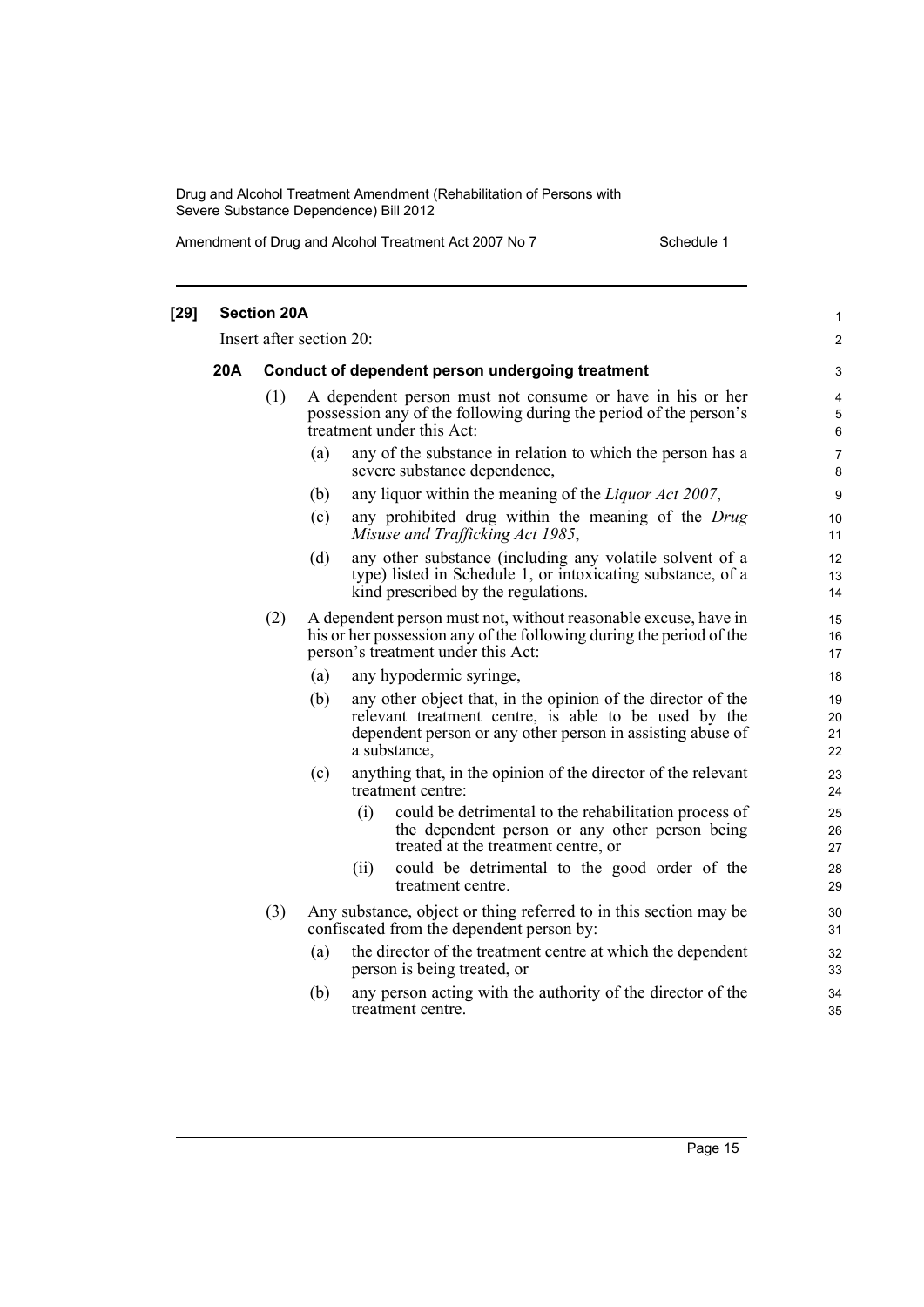Schedule 1 Amendment of Drug and Alcohol Treatment Act 2007 No 7

| $[30]$ | <b>Section 21A</b>             |     |                                                                                                                                                                                             | $\mathbf{1}$        |  |
|--------|--------------------------------|-----|---------------------------------------------------------------------------------------------------------------------------------------------------------------------------------------------|---------------------|--|
|        | Insert after section 21:       |     |                                                                                                                                                                                             | 2                   |  |
|        | 21A                            |     | <b>Right to legal representation</b>                                                                                                                                                        | 3                   |  |
|        |                                |     | The director of an in-patient treatment centre must ensure that<br>each dependent person detained at the centre has unrestricted<br>access to legal representation at all reasonable times. | 4<br>5<br>6         |  |
| $[31]$ |                                |     | Section 22 Apprehension of persons not permitted to be absent from<br>in-patient treatment centre                                                                                           | $\overline{7}$<br>8 |  |
|        |                                |     | Omit "a treatment centre" wherever occurring in section 22 (1) (a) and (3).                                                                                                                 | 9                   |  |
|        |                                |     | Insert instead "an in-patient treatment centre".                                                                                                                                            | 10                  |  |
| $[32]$ |                                |     | <b>Section 23 Police assistance</b>                                                                                                                                                         | 11                  |  |
|        |                                |     | Omit "a treatment centre" wherever occurring in section 23 (1) and (2).                                                                                                                     | 12                  |  |
|        |                                |     | Insert instead "an in-patient treatment centre".                                                                                                                                            | 13                  |  |
| $[33]$ | Section 23, note               |     |                                                                                                                                                                                             |                     |  |
|        |                                |     | Omit "treatment centre". Insert instead "in-patient treatment centre".                                                                                                                      | 15                  |  |
| $[34]$ |                                |     | Section 24 Discharge from in-patient treatment centre-generally                                                                                                                             | 16                  |  |
|        |                                |     | Omit "a treatment centre" wherever occurring.                                                                                                                                               | 17                  |  |
|        |                                |     | Insert instead "an in-patient treatment centre".                                                                                                                                            | 18                  |  |
| $[35]$ | Section 24 (2) (a)             |     |                                                                                                                                                                                             | 19                  |  |
|        |                                |     | Omit "section 9 (3)". Insert instead "section 9A (3)".                                                                                                                                      | 20                  |  |
| $[36]$ | Section 24 (3)-(4)             |     |                                                                                                                                                                                             | 21                  |  |
|        | Insert after section $24(2)$ : |     |                                                                                                                                                                                             | 22                  |  |
|        | (3)                            |     | The Director-General must discharge a dependent person from an<br>in-patient treatment centre if:                                                                                           | 23<br>24            |  |
|        |                                | (a) | an accredited medical practitioner has certified that the<br>purpose of rehabilitation of the dependent person has been<br>achieved, or                                                     | 25<br>26<br>27      |  |
|        |                                | (b) | a court orders the termination of the treatment, or                                                                                                                                         | 28                  |  |
|        |                                | (c) | the dependent person is remanded in police custody in<br>relation to an offence, or                                                                                                         | 29<br>30            |  |
|        |                                | (d) | the dependent person has been sentenced to a term of<br>imprisonment, or                                                                                                                    | 31<br>32            |  |
|        |                                |     |                                                                                                                                                                                             |                     |  |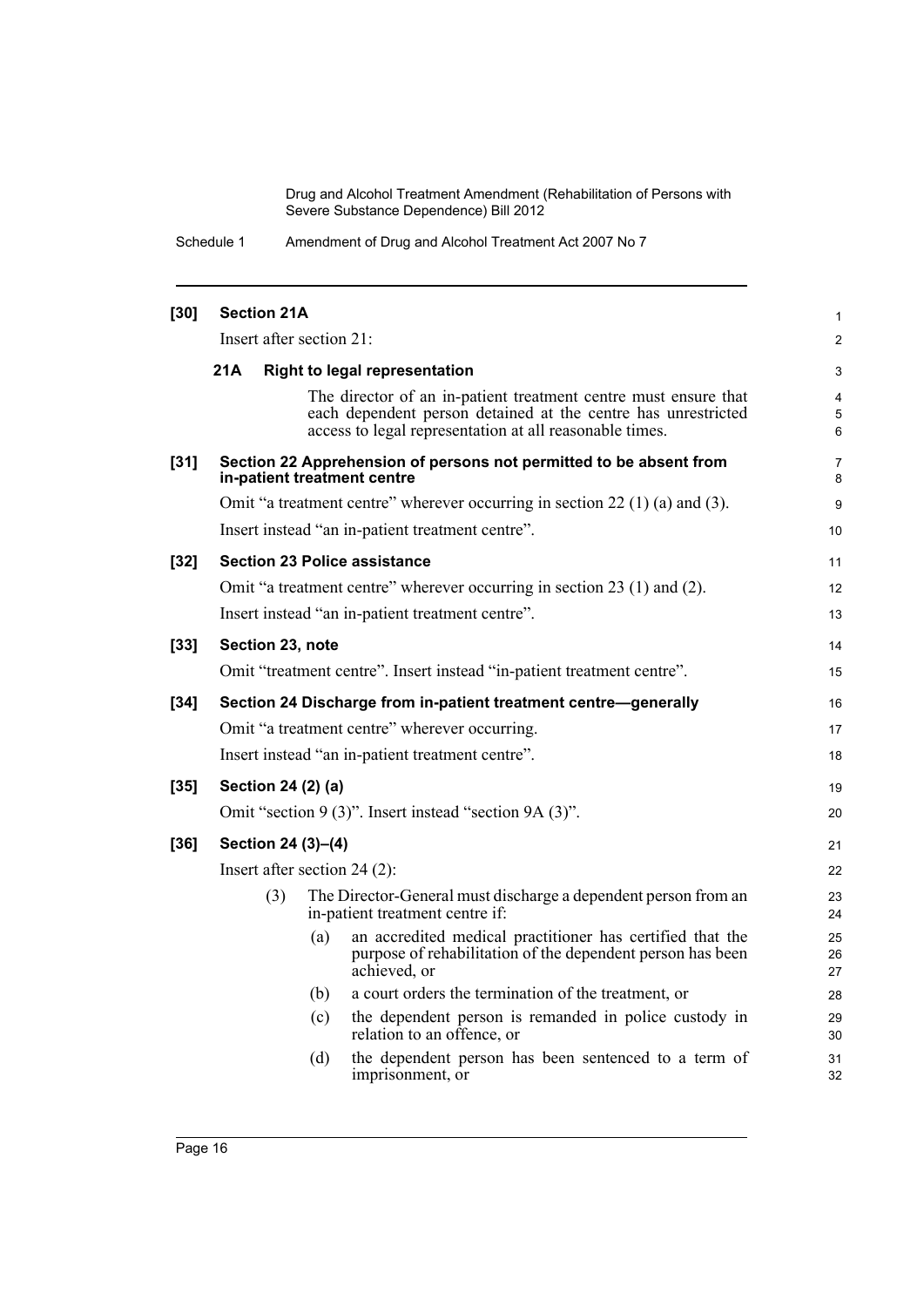|        |     |     | the Director-General reasonably believes that the<br>(e)<br>dependent person has committed an offence while<br>detained for treatment, or                                                                                                                           | $\mathbf{1}$<br>2<br>3 |
|--------|-----|-----|---------------------------------------------------------------------------------------------------------------------------------------------------------------------------------------------------------------------------------------------------------------------|------------------------|
|        |     |     | (f)<br>the Director-General makes a determination under<br>section 19A, or                                                                                                                                                                                          | $\overline{4}$<br>5    |
|        |     |     | the dependent person has consented to having out-patient<br>(g)<br>treatment in accordance with section 24A.                                                                                                                                                        | 6<br>$\overline{7}$    |
|        |     | (4) | The Director-General may discharge a dependent person from a<br>treatment centre at any time on compassionate grounds.                                                                                                                                              | 8<br>9                 |
|        |     |     | Note. Section 14 (1) provides that any involuntary treatment under a<br>Category A dependency certificate will cease 90 days after the issue of<br>that certificate.                                                                                                | 10<br>11<br>12         |
| $[37]$ |     |     | Sections 24A and 24B                                                                                                                                                                                                                                                | 13                     |
|        |     |     | Insert after section 24:                                                                                                                                                                                                                                            | 14                     |
|        | 24A |     | Discharge from in-patient treatment centre so as to have<br>out-patient treatment                                                                                                                                                                                   | 15<br>16               |
|        |     | (1) | An accredited medical practitioner may make a recommendation<br>that a dependent person the subject of a Category A dependency<br>certificate should be discharged from an in-patient treatment<br>centre and receive treatment at an out-patient treatment centre. | 17<br>18<br>19<br>20   |
|        |     | (2) | An accredited medical practitioner may only make such a<br>recommendation if:                                                                                                                                                                                       | 21<br>22               |
|        |     |     | (a)<br>the practitioner is satisfied that out-patient treatment is an<br>appropriate treatment for the dependent person, having<br>regard to the person's medical condition and personal<br>circumstances, and                                                      | 23<br>24<br>25<br>26   |
|        |     |     | the dependent person has accepted in writing the<br>(b)<br>obligations imposed by this Act relating to receiving<br>out-patient treatment.                                                                                                                          | 27<br>28<br>29         |
|        |     | (3) | An accredited medical practitioner who recommends that a<br>dependent person receive out-patient treatment:                                                                                                                                                         | 30<br>31               |
|        |     |     | (a)<br>must specify:                                                                                                                                                                                                                                                | 32                     |
|        |     |     | the intervals at which the dependent person must<br>(i)<br>attend the out-patient treatment centre for the<br>implanting of naltrexone under the person's skin,<br>and                                                                                              | 33<br>34<br>35<br>36   |
|        |     |     | the measures that must be taken for monitoring the<br>(ii)<br>person's substance use or other behaviour, and                                                                                                                                                        | 37<br>38               |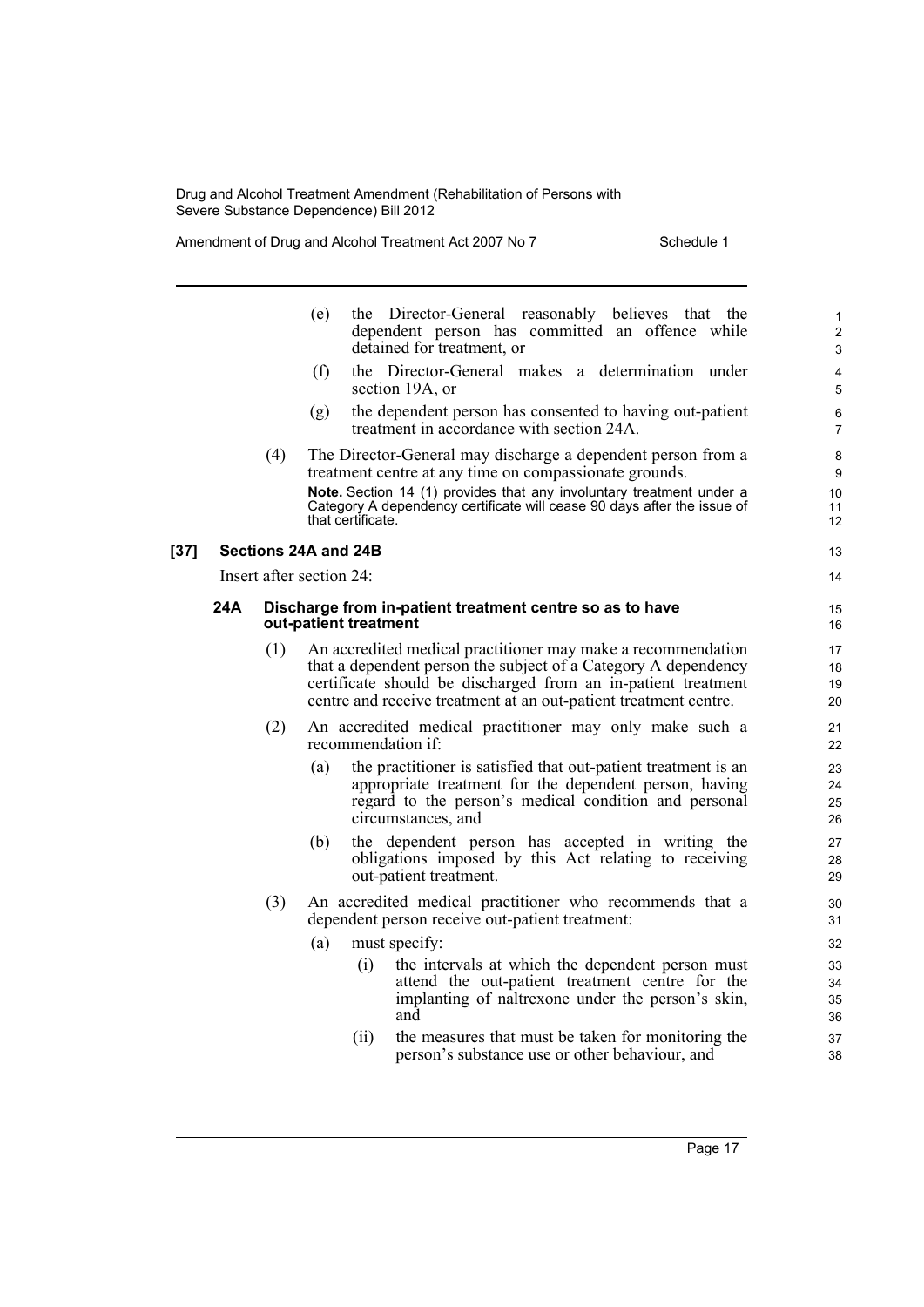Schedule 1 Amendment of Drug and Alcohol Treatment Act 2007 No 7

| (iii) | the out-patient counselling for relapse prevention |
|-------|----------------------------------------------------|
|       | that the person must attend, and                   |
|       |                                                    |

- (b) may specify the further counselling that the dependent person must attend for medical problems (other than severe substance dependence) that the dependent person has (including, but not limited to, mental health problems, chronic pain and barriers to social adjustment or recovery).
- (4) A dependent person who has been discharged by virtue of consenting to having out-patient treatment must, for the remainder of the period of 90 days after the day the dependency certificate was issued in relation to the person:
	- (a) attend the out-patient treatment centre for the implanting of naltrexone under the skin of the dependent person at the intervals specified by the accredited medical practitioner under subsection (3), and
	- (b) agree to being implanted with naltrexone at the intervals specified under subsection (3), and
	- (c) co-operate with any measures for monitoring the person's substance use or other behaviour that are specified under subsection (3), and
	- (d) attend the out-patient counselling for relapse prevention that is specified under subsection (3), and
	- (e) attend out-patient counselling for any other medical problem specified under subsection (3).
- (5) If such a dependent person:
	- (a) on more than one occasion, commits a punishable breach, and
	- (b) was, after the first punishable breach, warned by the director of the relevant treatment centre of the consequences of any further punishable breach,

the person may be detained again in accordance with the dependency certificate as if a recommendation had not been made under subsection (1).

- (6) This section is repealed on a date appointed by proclamation for its repeal.
- (7) In this section: *punishable breach* means:
	- (a) a breach of subsection (4), or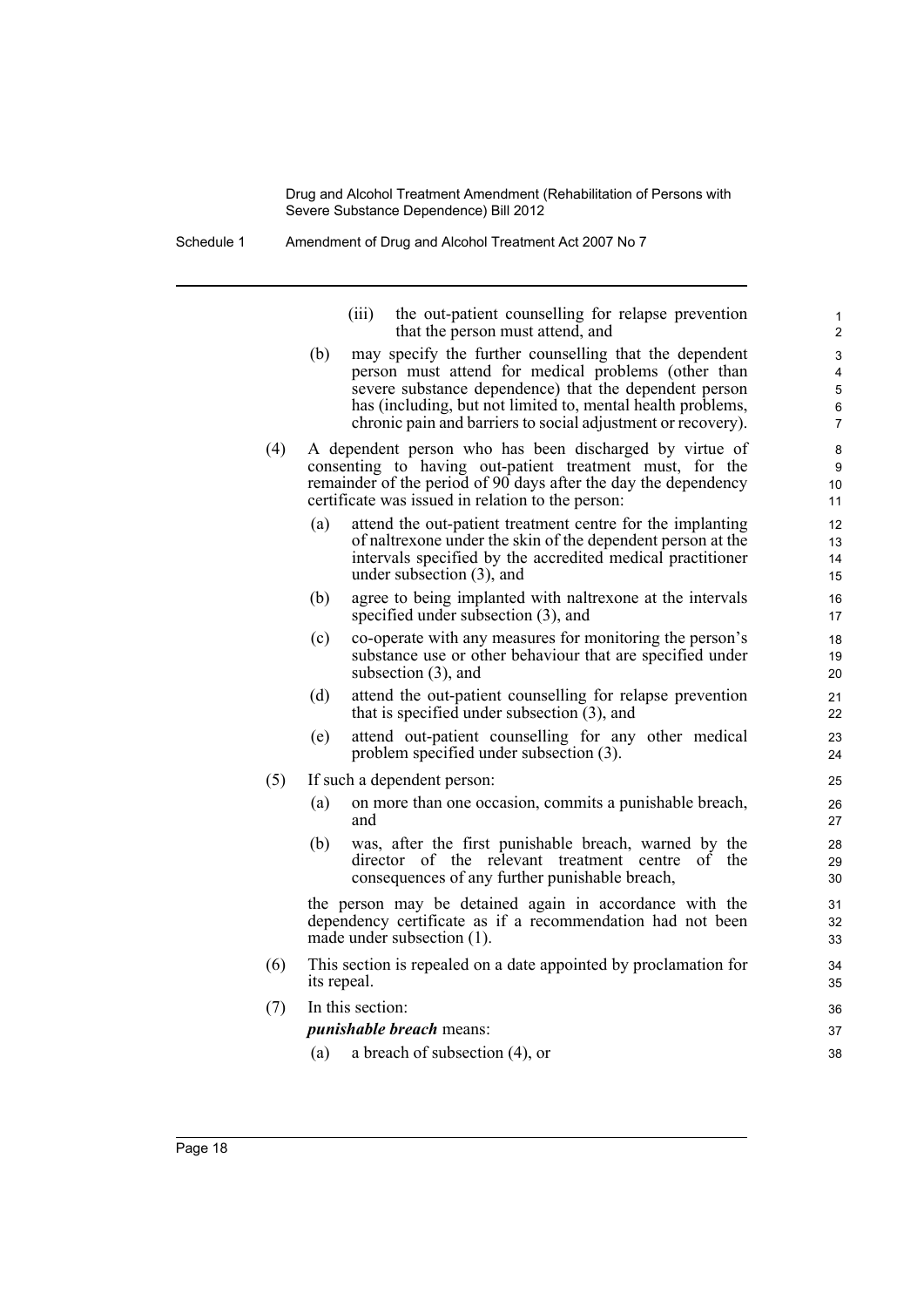|     |     | (b)         | the provision of a urine sample in which a substance listed<br>in Schedule 1 is detected, or                                                                                              | $\mathbf{1}$<br>$\overline{2}$ |
|-----|-----|-------------|-------------------------------------------------------------------------------------------------------------------------------------------------------------------------------------------|--------------------------------|
|     |     | (c)         | a breach of section 20A.                                                                                                                                                                  | 3                              |
| 24B |     |             | Release of persons from obligation to have out-patient treatment                                                                                                                          | 4                              |
|     | (1) |             | An accredited medical practitioner:                                                                                                                                                       | 5                              |
|     |     | (a)         | must release a dependent person the subject of a<br>Category B dependency certificate from the person's                                                                                   | 6<br>$\overline{7}$            |
|     |     |             | obligations under section 15A if the practitioner is satisfied                                                                                                                            | $\bf 8$                        |
|     |     |             | that the person no longer meets the criteria for treatment                                                                                                                                | 9                              |
|     |     |             | under section $9A(3)$ , and                                                                                                                                                               | 10                             |
|     |     | (b)         | may release such a dependent person from the person's                                                                                                                                     | 11                             |
|     |     |             | obligations under section 15A at any time if the<br>practitioner is satisfied that the person's continued                                                                                 | 12<br>13                       |
|     |     |             | presence at the relevant treatment centre will not achieve                                                                                                                                | 14                             |
|     |     |             | the purpose for which the person was certified a dependent                                                                                                                                | 15                             |
|     |     |             | person.                                                                                                                                                                                   | 16                             |
|     | (2) |             | The Director-General must release a dependent person the                                                                                                                                  | 17                             |
|     |     |             | subject of a Category B dependency certificate from the person's                                                                                                                          | 18                             |
|     |     |             | obligations under section 15A if:                                                                                                                                                         | 19                             |
|     |     | (a)         | an accredited medical practitioner has certified that the<br>purpose of rehabilitation of the dependent person has been                                                                   | 20<br>21                       |
|     |     |             | achieved, or                                                                                                                                                                              | 22                             |
|     |     | (b)         | a court orders the termination of the treatment, or                                                                                                                                       | 23                             |
|     |     | (c)         | the dependent person is remanded in police custody in<br>relation to an offence, or                                                                                                       | 24<br>25                       |
|     |     | (d)         | the dependent person<br>serving<br>of<br>is<br>a<br>sentence<br>imprisonment, or                                                                                                          | 26<br>27                       |
|     |     | (e)         | the Director-General reasonably believes that the<br>dependent person has committed an offence while being<br>treated, or                                                                 | 28<br>29<br>30                 |
|     |     | (f)         | the Director-General makes a determination under<br>section 19A.                                                                                                                          | 31<br>32                       |
|     | (3) | grounds.    | The Director-General may release a dependent person the subject<br>of a Category B dependency certificate from the person's<br>obligations under section 15A at any time on compassionate | 33<br>34<br>35<br>36           |
|     | (4) | its repeal. | This section is repealed on a date appointed by proclamation for                                                                                                                          | 37<br>38                       |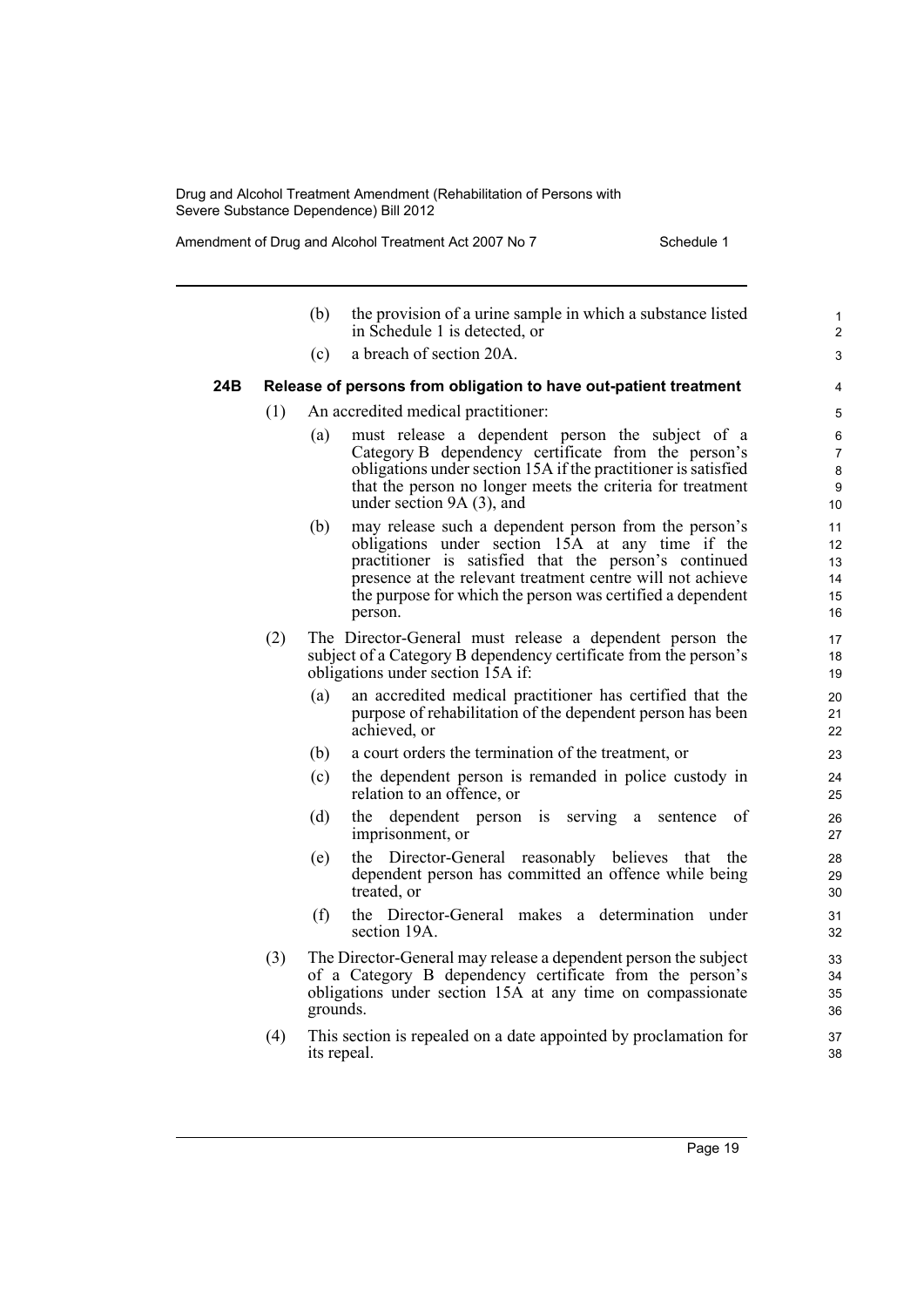Schedule 1 Amendment of Drug and Alcohol Treatment Act 2007 No 7

#### **[38] Section 25A** Insert after section 25: **25A Post-rehabilitative care by case worker or social worker** (1) The Director-General must appoint a case worker or social worker who is a member of staff of the Ministry of Health to manage the post-rehabilitative care of any person who was a dependent person. (2) The case worker or social worker appointed to manage the post-rehabilitative care of any person who was a dependent person must take steps during the first 90 days after the person's discharge from an in-patient treatment centre, or completion of treatment at an out-patient treatment centre, to assist the person to integrate back into the community, including any reasonable steps required to secure the following: (a) public or private housing for the person and his or her dependants, (b) employment for the person, (c) training for the person, (d) social security payments or benefits for the person, (e) personal support for the person, (f) psychiatric or psychological treatment for relapse prevention, (g) psychiatric or psychological treatment or counselling, or other medical treatment, for other medical problems that the person has (including, but not limited to, mental health problems, chronic pain and barriers to social adjustment or recovery). (3) The case worker or social worker must contact the person at least once a week for the first 90 days after the person's discharge from an in-patient treatment centre or completion of treatment at an out-patient treatment centre. (4) The case worker or social worker must report to the Director-General 90 days after the person's discharge from an in-patient treatment centre, or completion of treatment at an out-patient treatment centre, on: (a) the progress of the person's post-rehabilitative care, and (b) the progress of the person in securing the following: (i) housing, (ii) employment, 1  $\mathfrak{p}$ 3 4 5 6 7 8 9 10 11 12 13 14 15 16 17 18 19 20 21 22 23 24 25 26 27 28 29 30 31 32 33 34 35 36 37 38 39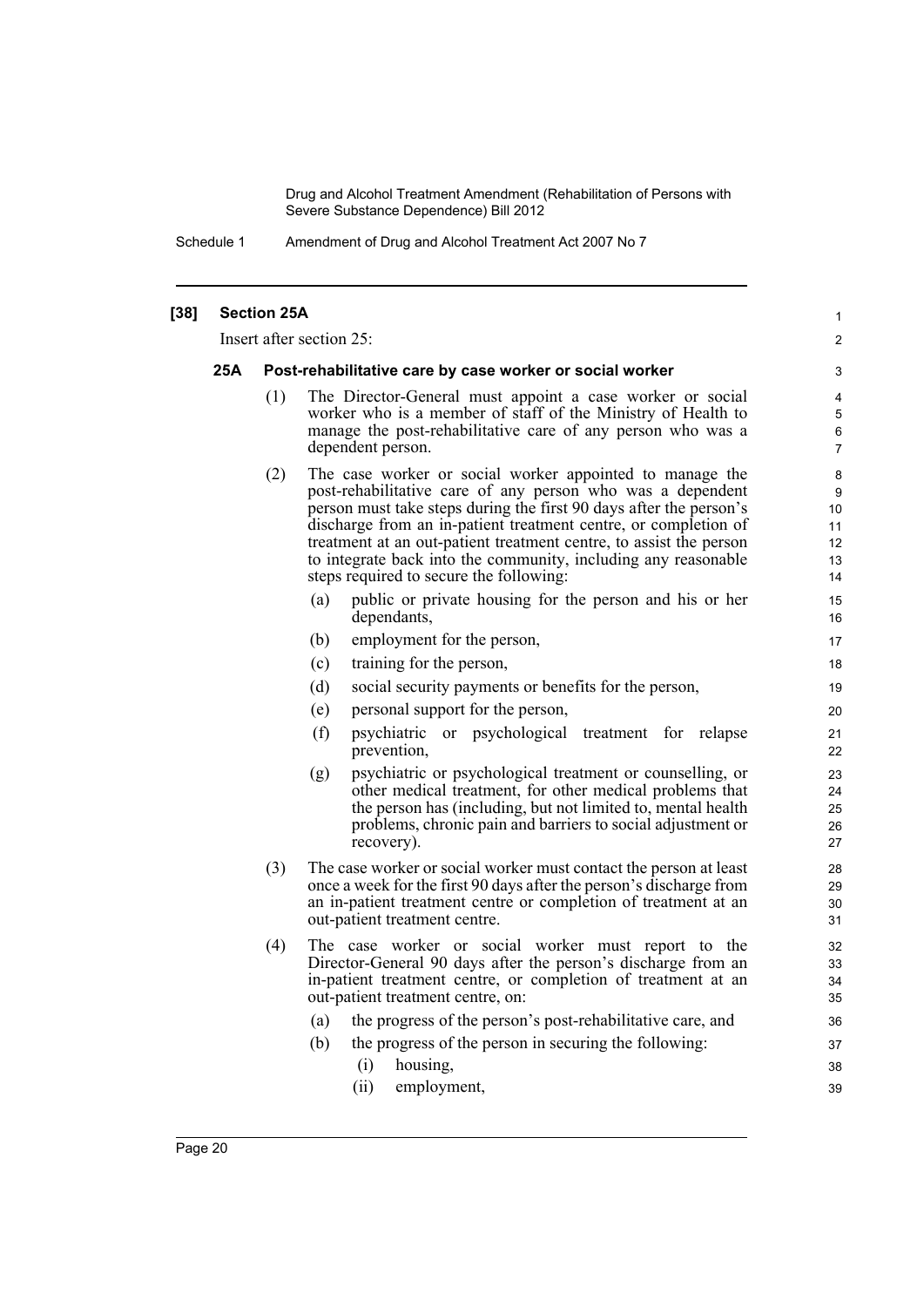|        |                                   |              | (iii)       | training,                                                                                                                                                                                                   | 1                    |
|--------|-----------------------------------|--------------|-------------|-------------------------------------------------------------------------------------------------------------------------------------------------------------------------------------------------------------|----------------------|
|        |                                   |              | (iv)        | social security payments or benefits,                                                                                                                                                                       | $\overline{2}$       |
|        |                                   |              | (v)         | personal support,                                                                                                                                                                                           | 3                    |
|        |                                   |              | (vi)        | psychiatric or psychological<br>treatment<br><sub>or</sub>                                                                                                                                                  | 4                    |
|        |                                   |              |             | counselling, or other medical treatment, for other<br>medical problems that the person has, and                                                                                                             | 5<br>6               |
|        |                                   | (c)          | person, and | whether the person has abstained from using the substance<br>in relation to which the person was certified a dependent                                                                                      | 7<br>8<br>9          |
|        |                                   | (d)          |             | whether there was any change in any other medical<br>problem that the person had (including, but not limited to,<br>mental health problems, chronic pain and barriers to social<br>adjustment or recovery). | 10<br>11<br>12<br>13 |
|        | (5)                               |              |             | The Director-General may direct an accredited medical                                                                                                                                                       | 14                   |
|        |                                   |              |             | practitioner to assess a person who was formerly a dependent<br>person for further detention and in-patient treatment, or further                                                                           | 15                   |
|        |                                   |              |             | out-patient treatment, under this Act if the Director-General                                                                                                                                               | 16<br>17             |
|        |                                   |              |             | reasonably believes that, during the 90-day post-rehabilitation                                                                                                                                             | 18                   |
|        |                                   |              |             | period, the person has not stopped using the substance in relation                                                                                                                                          | 19                   |
|        |                                   |              |             | to which the person was certified a dependent person.                                                                                                                                                       | 20                   |
| [39]   | Part 4, heading                   |              |             |                                                                                                                                                                                                             | 21                   |
|        | Omit the heading. Insert instead: |              |             |                                                                                                                                                                                                             | 22                   |
|        | Part 4                            |              |             | <b>Review of Category A dependency</b>                                                                                                                                                                      | 23                   |
|        |                                   | certificates |             |                                                                                                                                                                                                             | 24                   |
| [40]   |                                   |              |             | Section 34 Reviewing issue of Category A dependency certificates                                                                                                                                            | 25                   |
|        |                                   |              |             | Omit "section 14" from section 34 (1). Insert instead "section 14A".                                                                                                                                        | 26                   |
| [41]   | Section 34 (3), (5) and (7)       |              |             |                                                                                                                                                                                                             | 27                   |
|        |                                   |              |             | Omit "criteria for detention under section 9" wherever occurring.                                                                                                                                           | 28                   |
|        | under section 9A".                |              |             | Insert instead "criteria for the issue of a Category A dependency certificate                                                                                                                               | 29<br>30             |
| [42]   |                                   |              |             | Section 35 Applying for extension of dependency certificates                                                                                                                                                | 31                   |
|        | Omit the section.                 |              |             |                                                                                                                                                                                                             | 32                   |
| $[43]$ |                                   |              |             | Section 36 Consideration of applications to extend detention and<br>treatment under dependency certificates                                                                                                 | 33<br>34             |
|        | Omit the section.                 |              |             |                                                                                                                                                                                                             | 35                   |
|        |                                   |              |             |                                                                                                                                                                                                             |                      |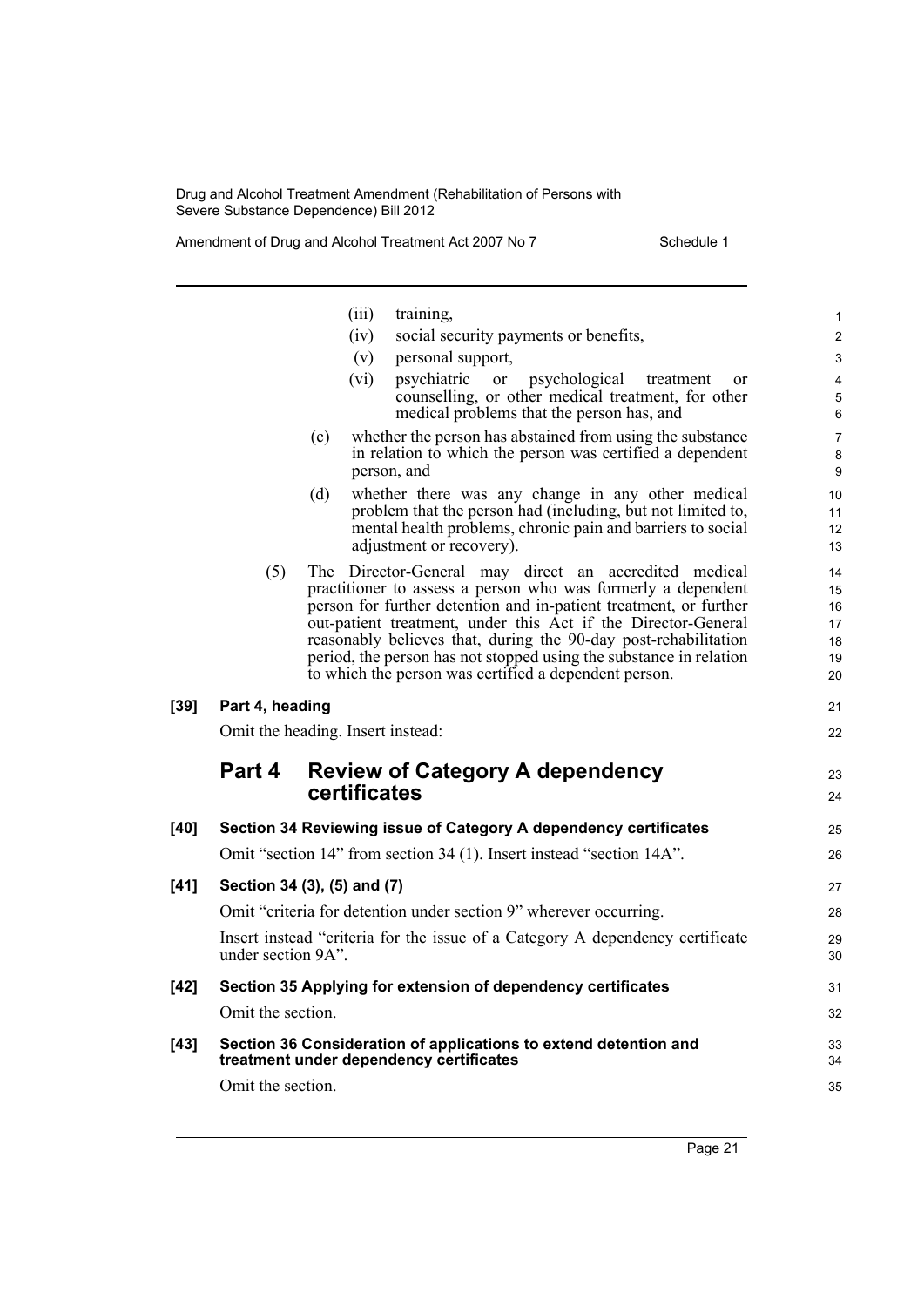Schedule 1 Amendment of Drug and Alcohol Treatment Act 2007 No 7

| $[44]$ | Section 37 Proceedings to be informal                                                                                                                                                                                                                                                                                                                                                           |                    |                           |                                                                                                                                                       |                |  |
|--------|-------------------------------------------------------------------------------------------------------------------------------------------------------------------------------------------------------------------------------------------------------------------------------------------------------------------------------------------------------------------------------------------------|--------------------|---------------------------|-------------------------------------------------------------------------------------------------------------------------------------------------------|----------------|--|
|        |                                                                                                                                                                                                                                                                                                                                                                                                 |                    |                           | Omit "or the consideration of an application under section 35 (both, the" from                                                                        | $\overline{c}$ |  |
|        |                                                                                                                                                                                                                                                                                                                                                                                                 | section $37(1)$ .  |                           |                                                                                                                                                       | 3              |  |
|        |                                                                                                                                                                                                                                                                                                                                                                                                 |                    | Insert instead "(the".    |                                                                                                                                                       | 4              |  |
| $[45]$ |                                                                                                                                                                                                                                                                                                                                                                                                 | <b>Section 49A</b> |                           |                                                                                                                                                       | 5              |  |
|        |                                                                                                                                                                                                                                                                                                                                                                                                 |                    | Insert after section 49:  |                                                                                                                                                       | 6              |  |
|        | 49A                                                                                                                                                                                                                                                                                                                                                                                             |                    | <b>Delegation</b>         |                                                                                                                                                       | 7              |  |
|        |                                                                                                                                                                                                                                                                                                                                                                                                 |                    |                           | The Director-General may delegate the exercise of any function<br>of the Director-General under this Act (other than this power of<br>delegation) to: | 8<br>9<br>10   |  |
|        |                                                                                                                                                                                                                                                                                                                                                                                                 |                    | (a)                       | any member of staff of the Ministry of Health, or                                                                                                     | 11             |  |
|        |                                                                                                                                                                                                                                                                                                                                                                                                 |                    | (b)                       | any person, or any class of persons, authorised for the<br>purposes of this section by the regulations.                                               | 12<br>13       |  |
| [46]   |                                                                                                                                                                                                                                                                                                                                                                                                 |                    | <b>Schedules 2 and 2A</b> |                                                                                                                                                       | 14             |  |
|        | Omit Schedule 2. Insert instead:                                                                                                                                                                                                                                                                                                                                                                |                    |                           |                                                                                                                                                       |                |  |
|        |                                                                                                                                                                                                                                                                                                                                                                                                 | <b>Schedule 2</b>  |                           | Category A dependency<br>certificate-recommending<br>in-patient treatment                                                                             | 16<br>17<br>18 |  |
|        |                                                                                                                                                                                                                                                                                                                                                                                                 |                    |                           | (Section 9A (2) (a))                                                                                                                                  | 19             |  |
|        |                                                                                                                                                                                                                                                                                                                                                                                                 |                    |                           | Drug and Alcohol Treatment Act 2007                                                                                                                   | 20             |  |
|        | Part 1                                                                                                                                                                                                                                                                                                                                                                                          |                    |                           |                                                                                                                                                       | 21             |  |
|        | I, [name in full—use block letters] (accredited medical practitioner) of [address]<br>certify that on [date] immediately before, or shortly before, completing this certificate,<br>I personally assessed [name of person in full] under section 9A of the Drug and<br>Alcohol Treatment Act 2007 at [state place where assessment took place] for a period<br>of [state length of assessment]. |                    |                           |                                                                                                                                                       |                |  |
|        |                                                                                                                                                                                                                                                                                                                                                                                                 |                    |                           | I certify the following matters:                                                                                                                      | 27             |  |
|        | 1.                                                                                                                                                                                                                                                                                                                                                                                              |                    |                           | I am of the opinion that:                                                                                                                             | 28             |  |
|        |                                                                                                                                                                                                                                                                                                                                                                                                 | (a)                |                           | the person I assessed (the <i>dependent person</i> ) has a severe substance<br>dependence, and                                                        | 29<br>30       |  |
|        |                                                                                                                                                                                                                                                                                                                                                                                                 | (b)                |                           | care, treatment or control of the person is necessary:                                                                                                | 31             |  |
|        |                                                                                                                                                                                                                                                                                                                                                                                                 |                    | (i)                       | to protect the person from harm to his or her own physical or<br>mental health, or                                                                    | 32<br>33       |  |
|        |                                                                                                                                                                                                                                                                                                                                                                                                 |                    | (ii)                      | to protect others, or                                                                                                                                 | 34             |  |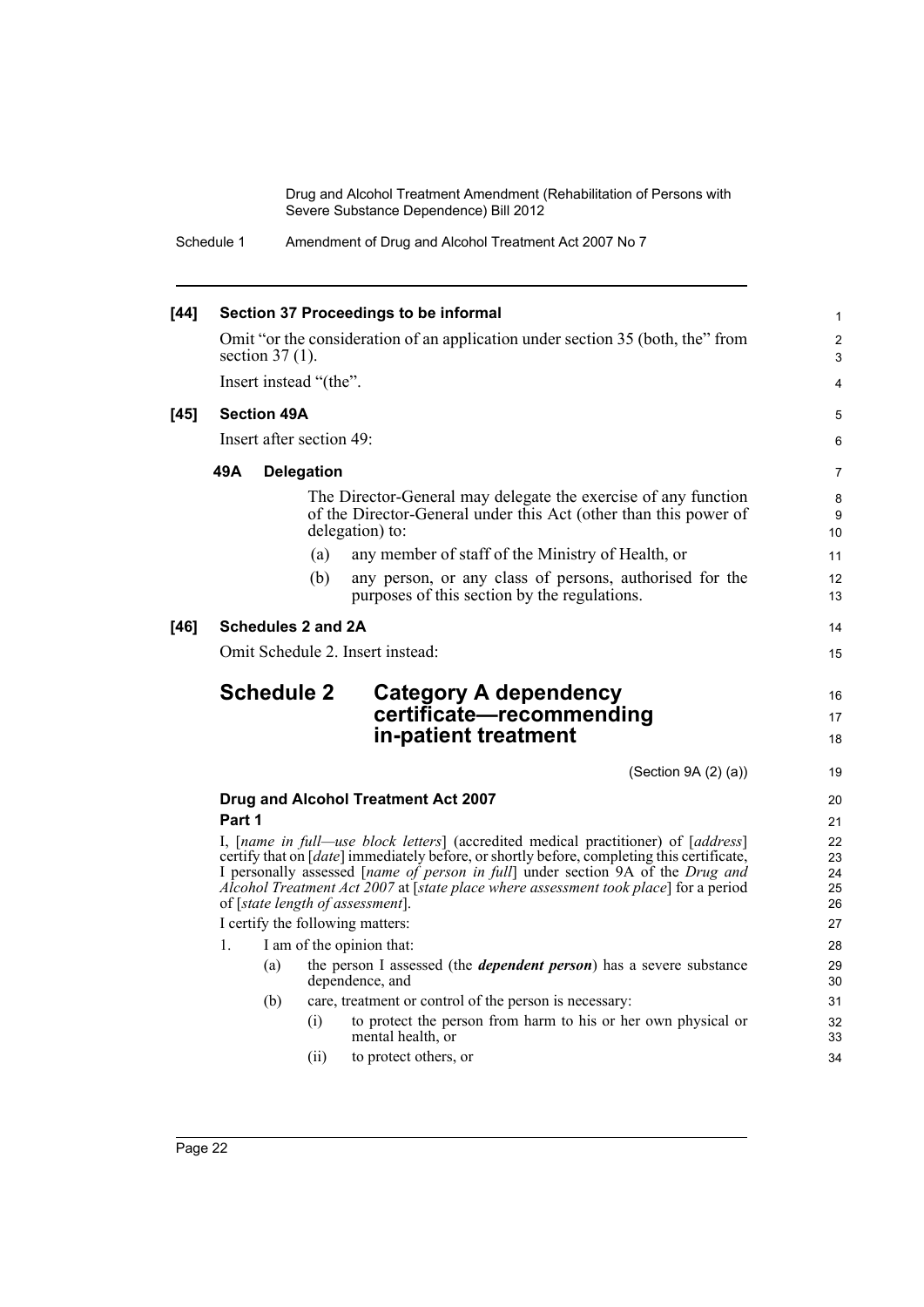Amendment of Drug and Alcohol Treatment Act 2007 No 7 Schedule 1

39 40 41

|             |                                                                                                               | (iii) |                                                | to remove the risk of the person committing an offence due to the<br>person's severe substance dependence, and                                                                                                                      | $\mathbf{1}$<br>$\overline{c}$    |  |  |  |
|-------------|---------------------------------------------------------------------------------------------------------------|-------|------------------------------------------------|-------------------------------------------------------------------------------------------------------------------------------------------------------------------------------------------------------------------------------------|-----------------------------------|--|--|--|
|             | (c)                                                                                                           |       | voluntarily, and                               | the person is likely to benefit from treatment for his or her substance<br>dependence but is unable or unwilling to participate in treatment                                                                                        | 3<br>$\overline{\mathbf{4}}$<br>5 |  |  |  |
|             | (d)                                                                                                           |       | person are reasonably available.               | no other appropriate and less restrictive means for dealing with the                                                                                                                                                                | 6<br>$\overline{7}$               |  |  |  |
| 2.          |                                                                                                               |       | address of each informant]:                    | The following incidents and/or abnormalities of behaviour have been observed<br>by me and/or communicated to me by others [state name, relationship and                                                                             | 8<br>9<br>10                      |  |  |  |
| 3.          | follows:                                                                                                      |       |                                                | The general medical and/or surgical condition of the dependent person is as                                                                                                                                                         | 11<br>12                          |  |  |  |
| 4.          | The following medication (if any) has been administered for the purposes of<br>treating the dependent person: |       |                                                |                                                                                                                                                                                                                                     |                                   |  |  |  |
| 5.          | $Act\,2007$ .                                                                                                 |       |                                                | I am of the opinion, and recommend, that the dependent person should be<br>detained for 90 <sup>*</sup> days for treatment under the Drug and Alcohol Treatment                                                                     | 15<br>16<br>17                    |  |  |  |
| 6.          |                                                                                                               |       |                                                | I am of the opinion, and recommend, that the dependent person should receive,<br>in addition to any other treatment at the treatment centre, the following<br>counselling for other medical problems that the dependent person has: | 18<br>19<br>20                    |  |  |  |
| 7.          | treatment.                                                                                                    |       |                                                | I have sought the involvement of the dependent person in the process of<br>planning and developing a personalised plan for the person's rehabilitation and                                                                          | 21<br>22<br>23                    |  |  |  |
| 8.          |                                                                                                               |       |                                                | I am not a near relative or the primary carer of the dependent person.                                                                                                                                                              | 24                                |  |  |  |
|             |                                                                                                               |       |                                                | (* fewer days may be inserted in item 5 by the accredited medical practitioner)                                                                                                                                                     | 25                                |  |  |  |
| Signed this |                                                                                                               |       | day of                                         | 20                                                                                                                                                                                                                                  | 26                                |  |  |  |
| Signature   |                                                                                                               |       |                                                |                                                                                                                                                                                                                                     | 27                                |  |  |  |
| Part 2      |                                                                                                               |       |                                                |                                                                                                                                                                                                                                     | 28                                |  |  |  |
|             |                                                                                                               |       | under the Drug and Alcohol Treatment Act 2007. | A member of staff of the NSW Health Service or a police officer may transport a<br>dependent person who is required to be detained to an in-patient treatment centre                                                                | 29<br>30<br>31                    |  |  |  |
| completed.  |                                                                                                               |       |                                                | If the assistance of a police officer is required, this Part of the Form must be                                                                                                                                                    | 32<br>33                          |  |  |  |
|             | POLICE OFFICER.                                                                                               |       | PERSON OR OTHER PERSONS IF                     | YOU SHOULD NOT REQUEST THIS ASSISTANCE UNLESS THERE ARE<br>SERIOUS CONCERNS RELATING TO THE SAFETY OF THE DEPENDENT<br>THE PERSON IS TAKEN TO AN<br>IN-PATIENT TREATMENT CENTRE WITHOUT THE ASSISTANCE OF A                         | 34<br>35<br>36<br>37<br>38        |  |  |  |

I have assessed the risk and I am of the opinion that there are serious concerns relating to the safety of the dependent person or other persons if the dependent person is taken to an in-patient treatment centre without the assistance of a police officer. The reason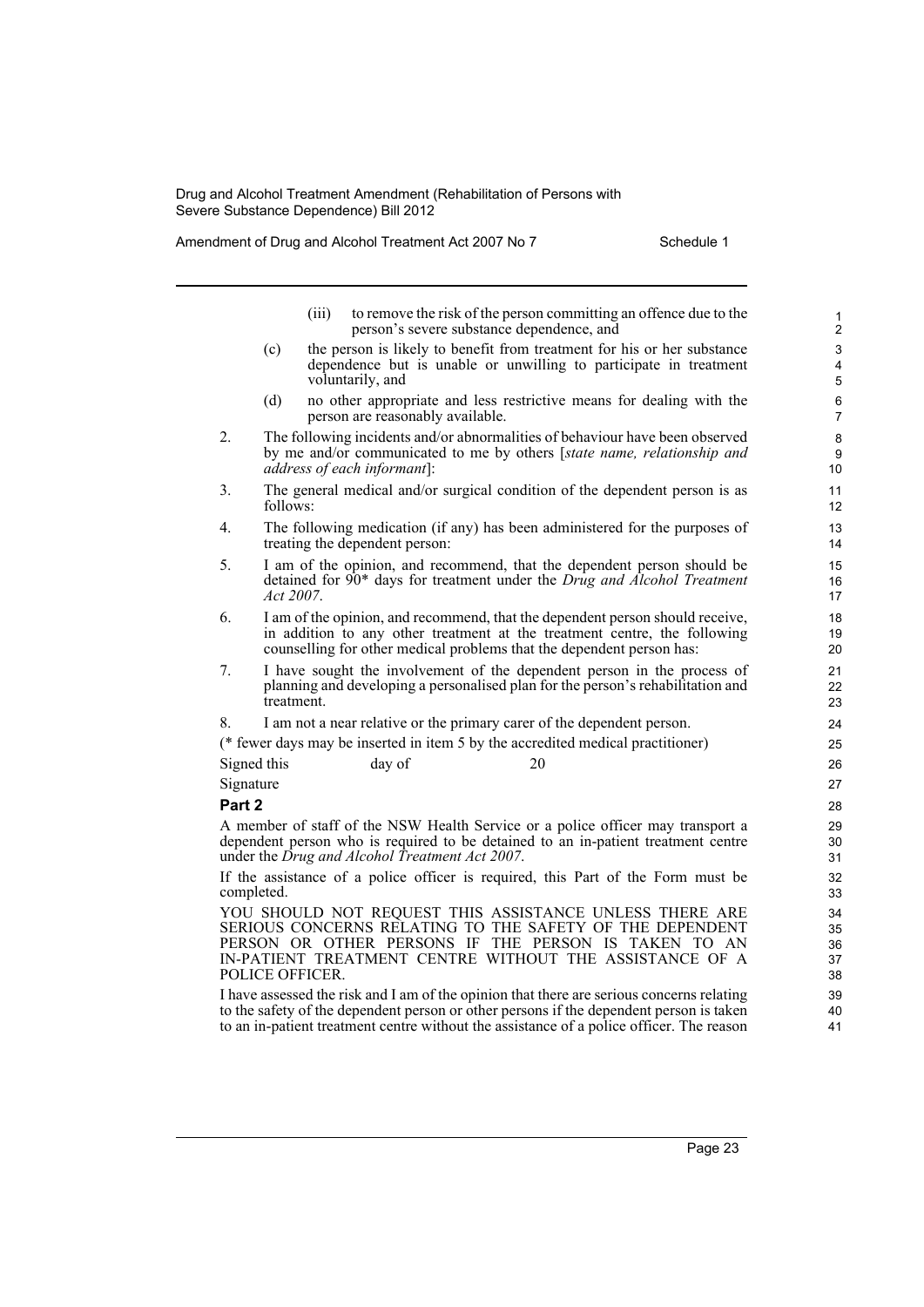Schedule 1 Amendment of Drug and Alcohol Treatment Act 2007 No 7

for me being of this opinion is [*include any information known about the dependent person relevant to the risk*]: Signed this day of 20 Signature

### **Schedule 2A Category B dependency certificate—recommending out-patient treatment**

(Section 9A (2) (b))

5 6 7

## **Drug and Alcohol Treatment Act 2007**

### **Part 1**

I, [*name in full—use block letters*] (accredited medical practitioner) of [*address*] certify that on [*date*] immediately before, or shortly before, completing this certificate, I personally assessed [*name of person in full*] under section 9A of the *Drug and Alcohol Treatment Act 2007* at [*state place where assessment took place*] for a period of [*state length of assessment*].

I certify the following matters:

- 1. I am of the opinion that:
	- (a) the person I assessed (the *dependent person*) has a severe substance dependence, and
	- (b) care, treatment or control of the person is necessary:
		- (i) to protect the person from harm to his or her own physical or mental health, or
		- (ii) to protect others, or
		- (iii) to remove the risk of the person committing an offence due to the person's sever substance dependence, and
	- (c) the person is likely to benefit from treatment for his or her substance dependence but is unable or unwilling to participate in treatment voluntarily, and
	- (d) no other appropriate and less restrictive means for dealing with the person are reasonably available.
- 2. The following incidents and/or abnormalities of behaviour have been observed by me and/or communicated to me by others [*state name, relationship and address of each informant*]:
- 3. The general medical and/or surgical condition of the dependent person is as follows:
- 4. The following medication (if any) has been administered for the purposes of treating the dependent person:
- 5. The dependent person has agreed in writing:
	- (a) to having naltrexone implanted under his or her skin, and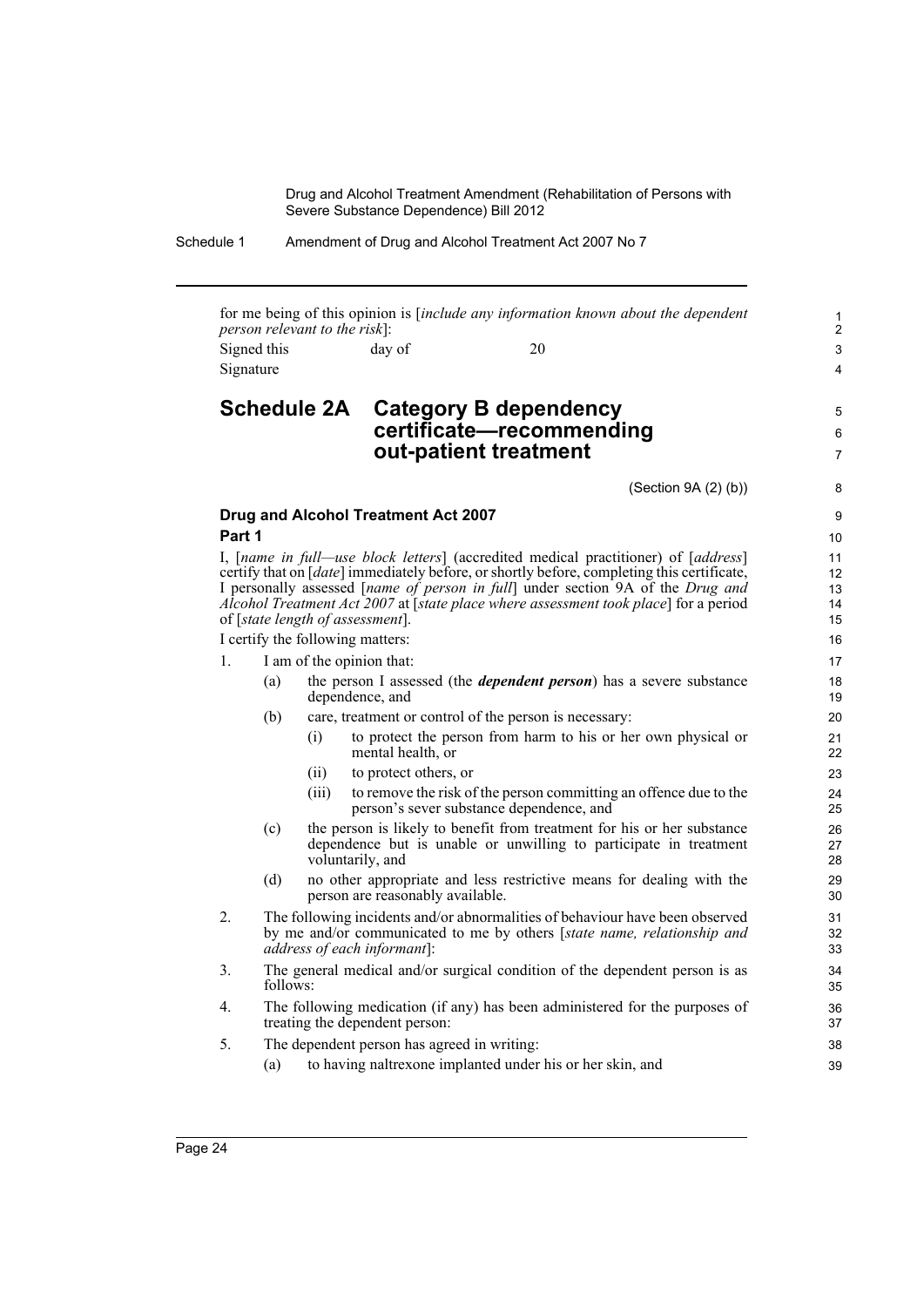Amendment of Drug and Alcohol Treatment Act 2007 No 7 Schedule 1

40

|             | (b)                                                                                                                                                                                                                    |                                                                                                                                                            | use or other behaviour, and |                                                |                                                   | to co-operating in any measures for monitoring the person's substance                                                                                                                                                                                                                                                                                                         | 1<br>$\overline{2}$        |
|-------------|------------------------------------------------------------------------------------------------------------------------------------------------------------------------------------------------------------------------|------------------------------------------------------------------------------------------------------------------------------------------------------------|-----------------------------|------------------------------------------------|---------------------------------------------------|-------------------------------------------------------------------------------------------------------------------------------------------------------------------------------------------------------------------------------------------------------------------------------------------------------------------------------------------------------------------------------|----------------------------|
|             | (c)                                                                                                                                                                                                                    |                                                                                                                                                            |                             | to receiving the counselling required.         |                                                   |                                                                                                                                                                                                                                                                                                                                                                               | 3                          |
| 6.          | I am of the opinion, and recommend, that, instead of being detained, the<br>dependent person should receive treatment for 90 <sup>*</sup> days at an out-patient<br>treatment centre. That treatment is to consist of: |                                                                                                                                                            |                             |                                                |                                                   |                                                                                                                                                                                                                                                                                                                                                                               | 4<br>5<br>6                |
|             | (a)                                                                                                                                                                                                                    |                                                                                                                                                            |                             |                                                |                                                   | naltrexone being implanted under the person's skin on [ <i>state number of</i><br><i>occasions</i> ] occasions at intervals of [ <i>state number of days</i> ] days, and                                                                                                                                                                                                      | $\overline{7}$<br>8        |
|             | (b)                                                                                                                                                                                                                    | , and                                                                                                                                                      |                             |                                                | the following counselling for relapse prevention: |                                                                                                                                                                                                                                                                                                                                                                               | 9<br>10                    |
|             | (c)                                                                                                                                                                                                                    | person has:                                                                                                                                                |                             |                                                |                                                   | the following counselling for other medical problems that the dependent                                                                                                                                                                                                                                                                                                       | 11<br>12                   |
| 7.          |                                                                                                                                                                                                                        | I am of the opinion, and recommend, that the dependent person undergo<br>weekly urine tests and the following other monitoring procedures:                 |                             |                                                |                                                   |                                                                                                                                                                                                                                                                                                                                                                               |                            |
| 8.          | treatment.                                                                                                                                                                                                             | I have sought the involvement of the dependent person in the process of<br>planning and developing a personalised plan for the person's rehabilitation and |                             |                                                |                                                   |                                                                                                                                                                                                                                                                                                                                                                               |                            |
| 9.          |                                                                                                                                                                                                                        |                                                                                                                                                            |                             |                                                |                                                   | I am not a near relative or the primary carer of the dependent person.                                                                                                                                                                                                                                                                                                        | 18                         |
|             |                                                                                                                                                                                                                        |                                                                                                                                                            |                             |                                                |                                                   | (* fewer days may be inserted in item 6 by the accredited medical practitioner)                                                                                                                                                                                                                                                                                               | 19                         |
| Signed this |                                                                                                                                                                                                                        |                                                                                                                                                            | day of                      |                                                | 20                                                |                                                                                                                                                                                                                                                                                                                                                                               | 20                         |
| Signature   |                                                                                                                                                                                                                        |                                                                                                                                                            |                             |                                                |                                                   |                                                                                                                                                                                                                                                                                                                                                                               | 21                         |
|             |                                                                                                                                                                                                                        | on more than one occasion]                                                                                                                                 |                             |                                                |                                                   | Part 2 [Applicable only if the dependent person breaches certain obligations                                                                                                                                                                                                                                                                                                  | 22<br>23                   |
|             |                                                                                                                                                                                                                        |                                                                                                                                                            |                             | under the Drug and Alcohol Treatment Act 2007. |                                                   | A member of staff of the NSW Health Service or a police officer may transport a<br>dependent person who is required to be detained to an in-patient treatment centre                                                                                                                                                                                                          | 24<br>25<br>26             |
| completed.  |                                                                                                                                                                                                                        |                                                                                                                                                            |                             |                                                |                                                   | If the assistance of a police officer is required, this Part of the Form must be                                                                                                                                                                                                                                                                                              | 27<br>28                   |
|             | POLICE OFFICER.                                                                                                                                                                                                        |                                                                                                                                                            |                             |                                                |                                                   | YOU SHOULD NOT REQUEST THIS ASSISTANCE UNLESS THERE ARE<br>SERIOUS CONCERNS RELATING TO THE SAFETY OF THE DEPENDENT<br>PERSON OR OTHER PERSONS IF THE PERSON IS TAKEN TO AN<br>IN-PATIENT TREATMENT CENTRE WITHOUT THE ASSISTANCE OF A                                                                                                                                        | 29<br>30<br>31<br>32<br>33 |
|             |                                                                                                                                                                                                                        | person relevant to the risk]:                                                                                                                              |                             |                                                |                                                   | I have assessed the risk and I am of the opinion that there are serious concerns relating<br>to the safety of the dependent person or other persons if the dependent person is taken<br>to an in-patient treatment centre without the assistance of a police officer. The reason<br>for me being of this opinion is <i>[include any information known about the dependent</i> | 34<br>35<br>36<br>37<br>38 |
| Signed this |                                                                                                                                                                                                                        |                                                                                                                                                            | day of                      |                                                | 20                                                |                                                                                                                                                                                                                                                                                                                                                                               | 39                         |

Signature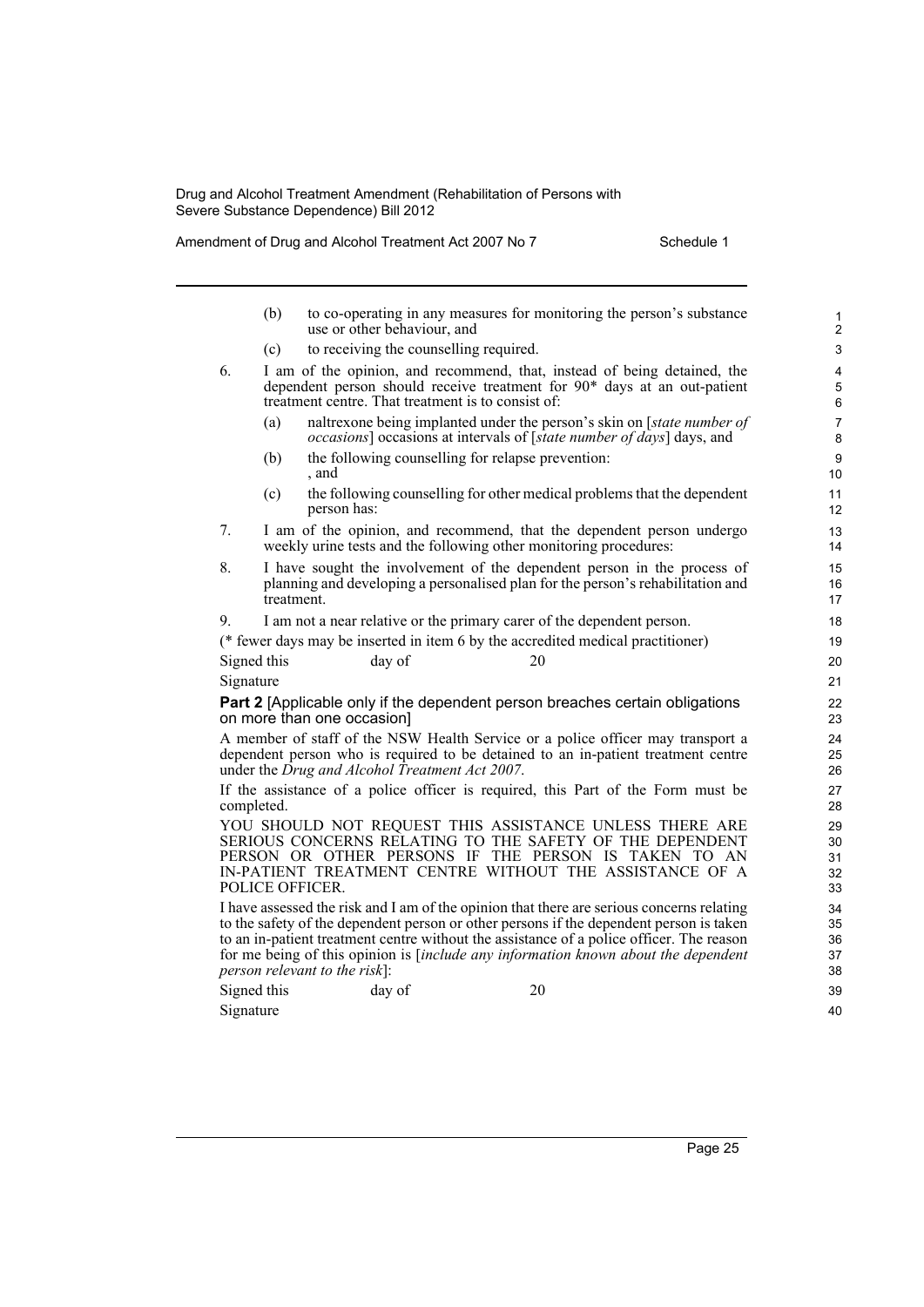| Schedule 1 | Amendment of Drug and Alcohol Treatment Act 2007 No 7 |
|------------|-------------------------------------------------------|
|------------|-------------------------------------------------------|

#### **[47] Schedule** Insert at the end of the Act, with appropriate numbering: **Schedule Savings, transitional and other provisions consequent on amendment of Act Part Provisions consequent on enactment of Drug and Alcohol Treatment Amendment (Rehabilitation of Persons with Severe Substance Dependence) Act 2012 Meaning of "amending Act"** In this Part: *amending Act* means the *Drug and Alcohol Treatment Amendment (Rehabilitation of Persons with Severe Substance Dependence) Act 2012*. **Application of amendments relating to declaration of treatment centres** Any declaration of a treatment centre under section 8 that was in force immediately before the commencement of the amending Act is taken to be revoked on the day that is 3 months after that commencement. A treatment centre may, in accordance with the amended section, be declared a treatment centre at any time after the commencement of the amendment. **Application of amendment relating to detention and treatment** Except as provided by this Part, the amendments made by the amending Act extend to any person the subject of a dependency certificate in force immediately before the commencement of the amending Act. Such a person is taken to be subject to a Category A dependency certificate. **Application of amendments relating to post-rehabilitative care** Section 25A does not apply to any person the subject of a dependency certificate that expired before the commencement of the amending Act unless the person is made the subject of a dependency certificate after that commencement. 1  $\mathfrak{p}$ 3 4 5 6 7 8 9 10 11 12 13 14 15 16 17 18 19  $20$ 21 22 23  $24$ 25 26 27 28 29 30 31 32 33